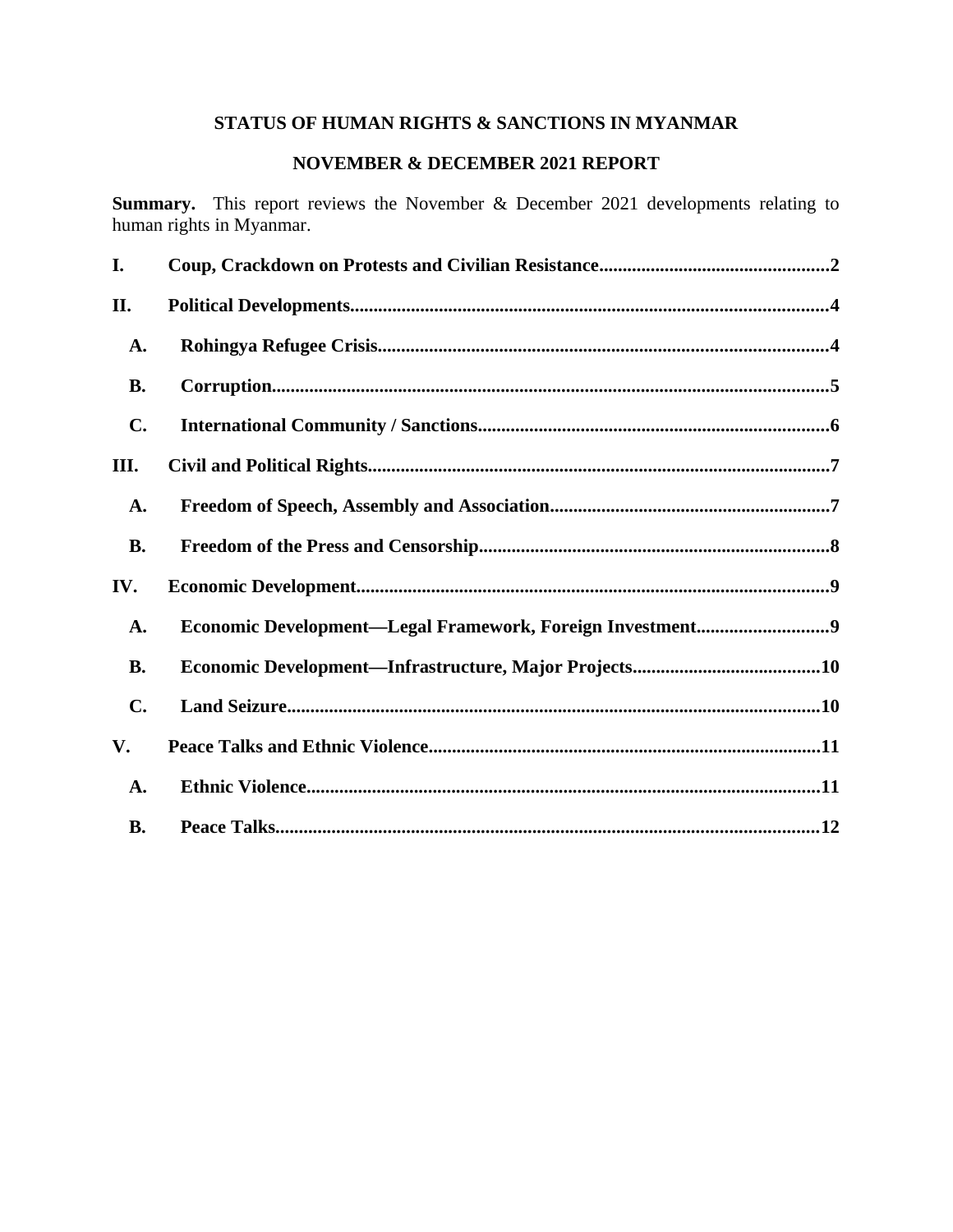#### <span id="page-1-0"></span>**I. Coup, Crackdown on Protests and Civilian Resistance**

The People's Defense Forces ("PDF") and other resistance groups escalated their operations across Myanmar, resulting in an increase in the number of casualties from ongoing fights between the military regime and civilian resistance groups. On November 3 and 4, around 100 soldiers were reportedly killed in firefights across the country.<sup>1</sup> Around 150 troops were reportedly killed in fights that took place on November 6 and  $7<sup>2</sup>$  In one such fight, the military regime used two helicopters to attack resistances forces after suffering heavy losses in the fight.<sup>3</sup> Almost 200 troops were killed in attacks on November 8-11 in numerous regions across the country.<sup>4</sup> Firefights from November 8-9 resulted in the deaths of around 90 soldiers,<sup>5</sup> while firefights from November 10-11 resulted in the deaths of almost 90 soldiers and at least three civilian resistance fighters.<sup>6</sup>

On November 13 and 14, clashes in multiple regions resulted in the deaths of more than 70 soldiers.<sup>7</sup> On the afternoon of November 15, an armed resistance group ambushed a convoy that included Dr. Htay Aung, the regime-appointed hotels and tourism minister, and Tin Maung Win, the chief minister of Ayeryarwady, while on the Chaungtha-Pathein highway in Pathein Township.<sup>8</sup>

Resistance groups also used landmines to target military troops and vehicles.<sup>9</sup> Mines were used to ambush the chief minister of Sagaing Region on November 22, which was the second ambush targeting the minister that week. $10$ 

Around 80 military troops were reportedly killed on December 9 in Magwe, Sagaing, Mandalay and Yangon regions and Chin and Kayah States.<sup>11</sup> Around 60 troops were killed within three days in mid-December in ambushes by civilian resistance groups in Sagaing Region and Mon State.<sup>12</sup>

Military troops continue to raid villages across the country. Soldiers raided around twenty villages in Sagaing region since November 9, leading to the looting and destruction of property, as well as the displacement of around 30,000 residents.<sup>13</sup> Around thirty villages along the Demoso-Loikaw Highway have also been subject to military raids since November 17.<sup>14</sup> Thousands of residents were forced to flee their homes, and military troops reportedly used villagers, including a teenage boy,<sup>15</sup> as "human shields" as they traveled from village to village.<sup>16</sup>

There have also been instances of military soldiers capturing and taking residents hostage. On November 18, upon raiding a village in the Magway Region, troops entered a monastery school and took hostage a teacher and five students, all between the ages of 6 and  $14.^{17}$  Troops have also captured multiple members of local PDF medical teams.<sup>18</sup>

On November 11, three soldiers gang raped a mother of a newborn baby after raiding Aklui Khua Village.<sup>19</sup> The woman's husband was forced to crouch at gunpoint while his wife was raped.<sup>20</sup> The soldiers returned to the house later that night and raped the woman multiple more times. $21$ 

Military troops attacked and torched field huts in the Depayin Township, Sagaing region on December 4.<sup>22</sup> Soldiers burned down thirteen huts, the Depayin PDF training camp and barns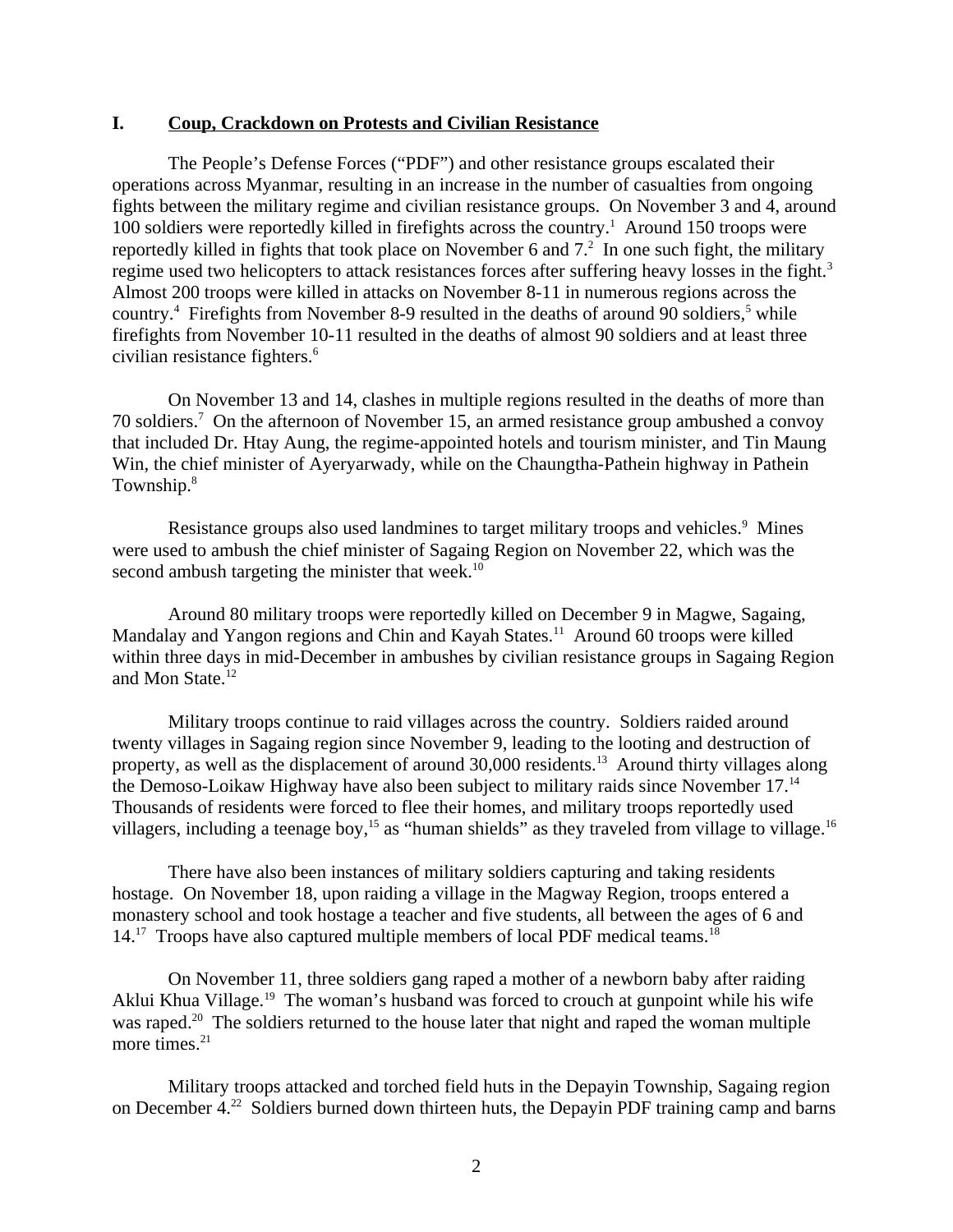used to store crops for PDF trainees.<sup>23</sup> Around 100 houses were burned down on December 13 during a raid conducted by military forces in Ayadaw Township in Sagaing Region.<sup>24</sup> More than 100 troops and members of the Pyuu-Saw-Htee group, a group trained and armed by the military, raided the township and looted homes and stole items such as motorbikes.<sup>25</sup>

Residents of the village of Yae Myet in Sagaing Region were forced to evacuate when troops attacked their village on December  $20<sup>26</sup>$  The military surrounded the village with five helicopters and fired at all sides.<sup>27</sup> Two days later, the troops burned at least 60 houses and dozens of vehicles and other property.<sup>28</sup> Seven bodies were recovered after the airstrikes.<sup>29</sup> The military stated that it targeted the village because it was the location of a meeting between local PDF forces.<sup>30</sup> There were also reports of troops raiding and burning villages in Chin State,  $31$ Mingin Township<sup>32</sup> and Kayah State<sup>33</sup> in December.

Military troops even resorted to burning locals alive during their village raids. Myanmar soldiers shot and set fire to 11 people in Sagaing Region on December  $7<sup>34</sup>$  Military troops also killed and burned five people in Sagaing Region on December 12<sup>35</sup> and two people in Chin State on December 28.<sup>36</sup>

On the morning of December 25, 35 charred bodies were found on eight burned vehicles and five motorbikes in eastern Kayah State.<sup>37</sup> The military claimed that the victims were armed rebels.<sup>38</sup> However, locals and the Karenni Nationalities Defense Force believe that the victims were residents fleeing the area, since a child's remains were found among the dead.<sup>39</sup> Also, at least 13 locals were identified as missing following the massacre.<sup>40</sup> Humanitarian aid organization Save the Children confirmed that two of their staff were among those killed in the massacre.<sup>41</sup>

Myanmar security forces rammed through anti-coup protestors on December 5, killing at least five people and leaving at least eight injured according to media reports.<sup>42</sup> Protestors were also shot at and beaten by military troops.<sup>43</sup> After videos and photos of the protests went viral, multiple flash mob counter protests took place. Civilians banged pots and pans in their homes as a sign of protest, and some were arrested for doing so.<sup>44</sup> In Mandalay, soldiers arrested 11 people, including a mother and her two daughters, and eight men.<sup>45</sup> A father and his two children were among those arrested in Tharkayta, Yangon. <sup>46</sup>

More local government officials have resigned after receiving death threats from resistance groups. Almost every ward and village administrator in the Kayan Township, Yangon Region (around sixty) have reportedly resigned en masse since early October after receiving death threats from anti-regime forces.<sup>47</sup> More than 80 ward and village administrators have resigned in Natmauk Township, Magwe Region.<sup>48</sup> The financial chief of Mytel, one of the nation's main telecoms carriers, was killed on November 4, as part of resistance groups' targeting of officials linked to the military.<sup>49</sup> Two generals who served as ministers with the National League for Democracy ("NLD") government were reportedly forced to retire by the military regime.<sup>50</sup> Lieutenant General Sein Win and Lieutenant General Ye Aung were militaryappointed defense and border affair ministers under the NLD government from 2015 to January 2021.<sup>51</sup>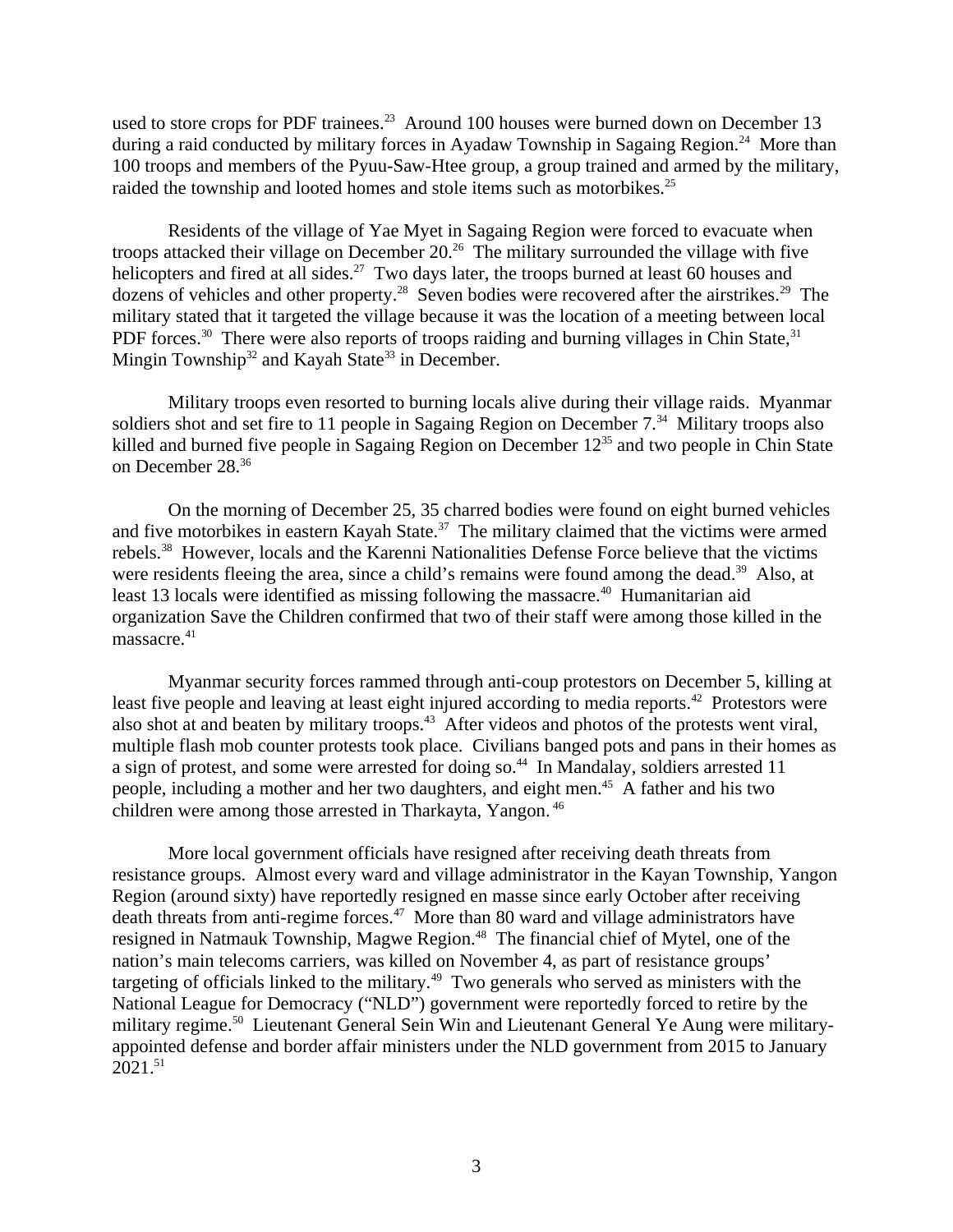Numerous households and businesses have refused to pay their electric bills as part of the Civil Disobedience Movement.<sup>52</sup> The civilian shadow government, the National Unity Government ("NUG"), has been encouraging the public to refuse to pay their bills to cut off the regime government's revenue.<sup>53</sup> As a result, the military regime has pressured members of the public to pay their bills on time, warning that their electricity will be cut off if their bills are not paid.<sup>54</sup> Furthermore, in some regions, such as Mandalay, the military regime has cut off power in factories, workshops, places of business and homes.<sup>55</sup> In response, resistance groups have targeted electricity offices. For instance, on November 6, the Phoenix PDF targeted the electricity office at the Oketarathiri Township in Myanmar's capital Naypyitaw.<sup>56</sup>

Members of the public staged a silent strike by staying at home and shutting down businesses for the day on December 10, coinciding with Human Rights Day.<sup>57</sup> Regime forces told people not to participate and promised to protect those who kept their businesses open. Nevertheless, roads were deserted, and in some cities almost all businesses were closed.<sup>58</sup> In other regions, such as Bago region, a local media outlet reported that shop owners who closed for the day were beaten and sworn at by regime forces for participating in the silent strike.<sup>59</sup>

On November 16, the military regime added new charges against former State Counselor Aung San Suu Kyi and fifteen other officials in connection with alleged electoral fraud during the 2020 elections.<sup>60</sup> On November 2, Aung San Suu Kyi's counsel cross examined the four soldiers and a police officer who detained Aung San Suu Kyi during the coup and allegedly found her in possession of walkie talkies. $61$  They reportedly gave contradicting testimonies as to where the walkie talkies were found, whether they were found in Aung San Suu Kyi's residence or on her security team.<sup>62</sup>

Verdicts for the first two of twelve charges against former State Counselor Aung San Suu Kyi were handed down on December 6. The military regime court sentenced Aung San Suu Kyi and former President Win Myint to four years in prison, convicting them of sedition and violating COVID-19 restrictions.<sup>63</sup> Later that day, regime chief Min Aung Hlaing lowered their sentences to two years of house arrest.<sup>64</sup>

Other NLD party members and former officials are facing their own trials and more than fifty NLD officials have been sentenced to lengthy terms of imprisonment.<sup>65</sup> Former Member of Parliament and NLD speaker Win Htein was sentenced to 20 years in prison for treason on October 29, becoming the first high-ranking member of the NLD to be sentenced by the military regime courts.<sup>66</sup> On November 11, former Tanintharyi chief minister Myint Maung was sentenced to eleven years in prison for alleged violations of COVID-19 regulations and financial regulations regarding the use of regional development funds.<sup>67</sup> He is now facing additional charges regarding the 2020 elections.<sup>68</sup> Military courts have also handed down sentences to civilians involved in anti-regime protests. Military tribunals in townships currently under martial law issued death sentences to 21 people and life imprisonment to 29 people on November 23 for their alleged involvement in protests and attacks against the military. $69$ 

## **II. Political Developments**

## <span id="page-3-1"></span><span id="page-3-0"></span>**A. Rohingya Refugee Crisis**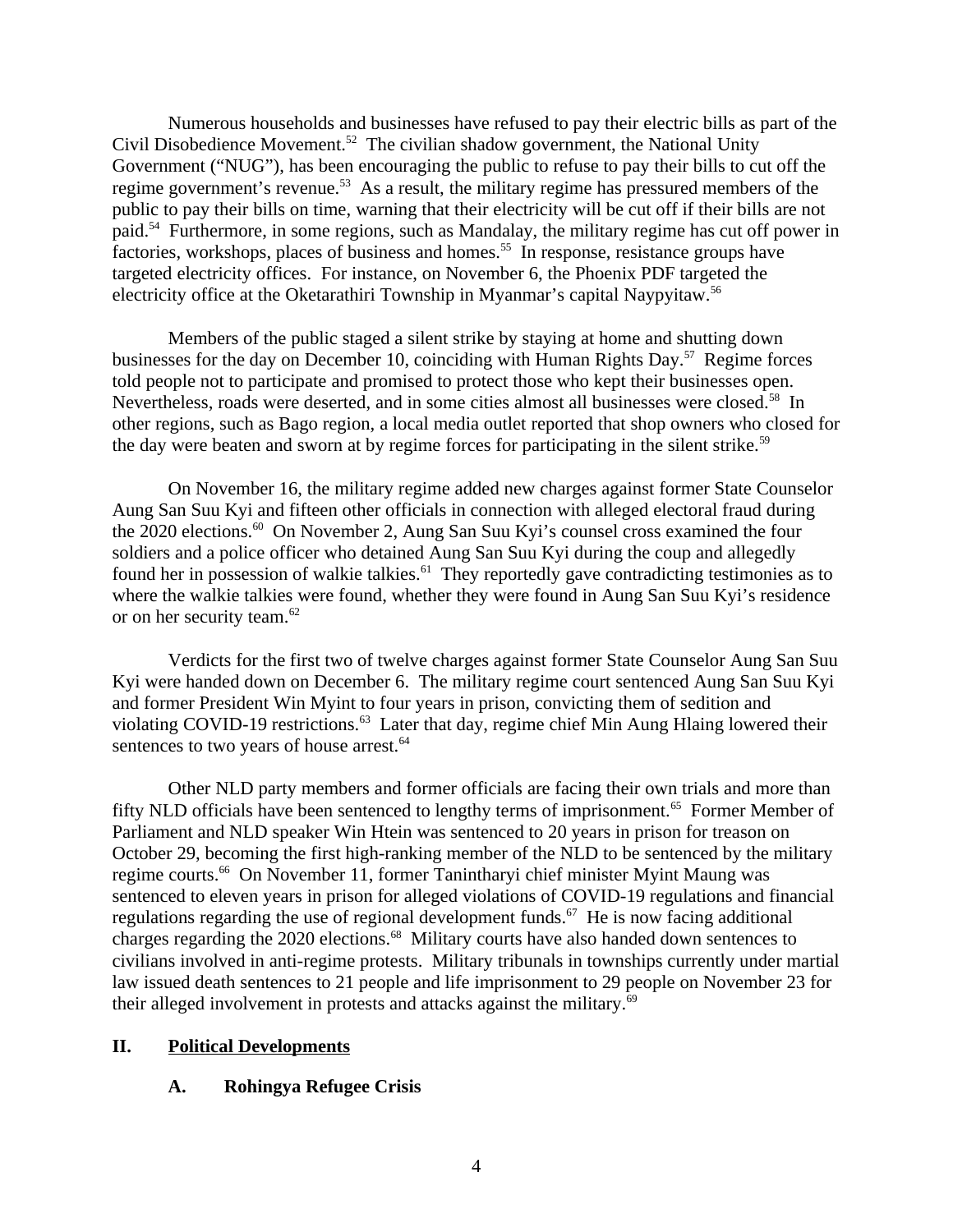The Government of Bangladesh continues to transport Rohingya refugees from Myanmar to the island of Bhasan Char, despite international concerns that the low-lying island remains vulnerable to natural disasters.<sup>70</sup> The Bangladeshi government claims that all Rohingya refugees are being sent willingly and that they plan to transport 1,500 refugees to the island in the coming weeks.<sup>71</sup> The island currently houses roughly 19,000 Rohingya refugees and the Bangladeshi government believes that island can accommodate as many as 100,000 people.<sup>72</sup>

On December 7, Rohingya refugees sued the parent company of Facebook, Meta Platforms Inc., for over USD\$150 billion in damages for contributing to the anti-Rohingya rhetoric and violence that has occurred in Rakhine State since the Rohingya refugee crisis began around 2017.<sup>73</sup> The Rohingya refugees allege that Facebook allowed malicious public and private actors within Myanmar to spread anti-Rohingya hate speech and misinformation, stoking the fear and mistrust that allowed the Myanmar military to attack the Rohingya people with nearly complete impunity.<sup>74</sup> Meta Platforms Inc. responded that they stand firmly against the violence committed against Rohingya refugees and that they have hired a team of Myanmar speakers to better monitor the site and remove harmful content.<sup>75</sup>

On December 23, a General Administration Department clerk was found murdered in Myanmar's western Rakhine State.<sup>76</sup> While the murder is still under investigation, many fear that it may lead to increased tension between the Government of Myanmar and the remaining Rohingya Muslim communities that continue to inhabit the region.<sup>77</sup> Several arson attacks have been reported near Muslim-majority communities in the Rakhine State since the murder, though it is unclear if they are related.  $78$ 

### <span id="page-4-0"></span>**B. Corruption**

In the corruption trial against former State Counselor Aung San Suu Kyi, the wife of a former chief minister of the Yangon Region testified that she helped her husband prepare gold and money to give to Aung San Suu Kyi as a bribe.<sup>79</sup> The Yangon chief minister previously testified that he gave gold and US\$600,000 to Aung San Suu Kyi between 2017 and 2018.<sup>80</sup> On cross-examination, the witness could not remember dates and admitted that she did not observe her husband offering the alleged bribes. $81$  The witness also did not present receipts. $82$ 

The military regime has charged, deposed and detained investment minister and former national security adviser Thaung Tun with corruption in connection with a land lease in Yangon.<sup>83</sup>

National immunization director Dr. Htar Htar Lin and Director-General of Public Health Dr. Soe Oo have been charged with violating the Anti-Corruption Law in connection with their return of COVID-related funds to the United Nations.<sup>84</sup> Dr. Htar Htar Lin also faces charges related to her opposition to the junta.<sup>85</sup>

The detained Kayin State chief minister of the ousted NLD government, Nan Khin Htwe Myint, was sentenced by the military regime's courts to 75 years in prison in connection with five corruption charges. $86$  The municipal minister, Than Naing, was sentenced to 90 years in prison in connection with six charges.<sup>87</sup>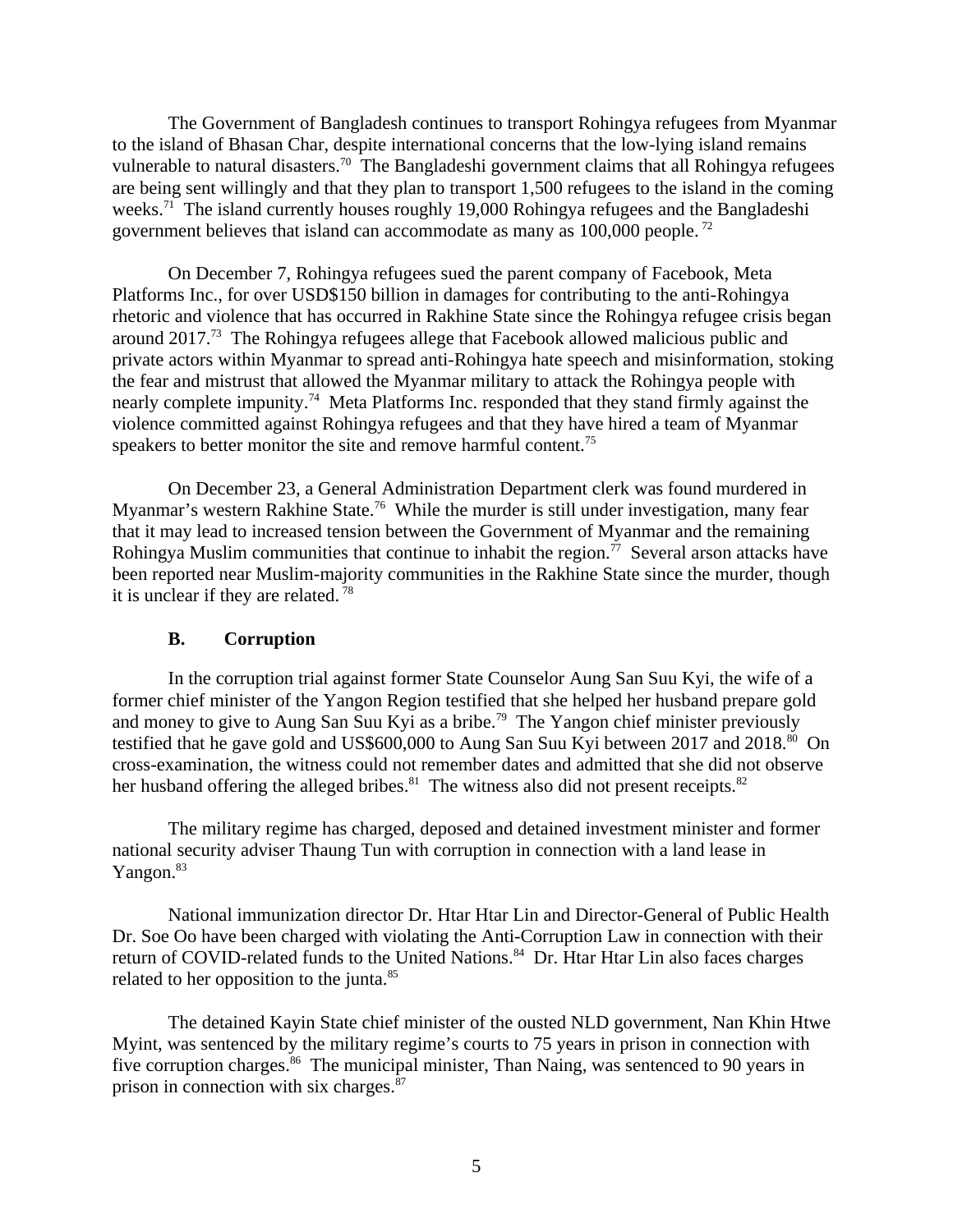Magwe chief minister Aung Mow Nyo was found guilty of six corruption charges, with a sentence of 18 years in prison.<sup>88</sup>

#### <span id="page-5-0"></span>**C. International Community / Sanctions**

Argentine courts have agreed to hear allegations of war crimes committed by the Myanmar military during their operations in Rakhine State from 2017.<sup>89</sup> The Argentine courts are invoking the principle of universal justice, which states that certain crimes, such as war crimes and crimes against humanity, are so horrific that they can be tried anywhere.  $90$  Argentina has previously used universal justice to justify investigating allegations against Spain's Francisco Franco and China's Falun Gong movement.<sup>91</sup> Six Rohingya women gave remote testimony from refugee camps in Bangladesh, explaining how they had been sexually assaulted and had lost family members due to Myanmar military aggression.<sup>92</sup> Another representative from Myanmar's Rohingya community testified on December  $16.^{93}$ 

The United States and six of its allies urged Myanmar's military government to end all violence in Myanmar while simultaneously calling "on the international community to suspend all operational support to the military, and to cease the transfer of arms" and any "technical assistance" to Myanmar.<sup>94</sup>

For the second time in a month, ASEAN excluded Myanmar from a regional summit. According to reports, the move rebuffed Beijing's request to include the military regime's top general.<sup>95</sup> U.S. President Joe Biden joined the summit, marking the first time in four years that the President of the United States has engaged with ASEAN.<sup>96</sup> The U.S.'s top diplomat to Asia began his visit to Southeast Asia at the beginning of December to reaffirm the United States' commitment to working with Southeast Asian countries on global and regional challenges, including the crisis in Myanmar.<sup>97</sup> Myanmar's military government was also excluded from the virtual Asia-Europe Meeting, the third summit it has not been invited to in two months.<sup>98</sup>

A U.K.-based nongovernmental organization submitted evidence to the International Criminal Court ("ICC") that allegedly proves that Myanmar military leader Senior General Min Aung Hlaing is guilty of crimes against humanity in connection with the regime's "widespread and systemic use of torture" as port of the violent crackdown against the anti-coup protests in the country.<sup>99</sup> The NUG is also working to prosecute Myanmar's military at the ICC. Acting NUG President Duwa Lashi La previously lodged a declaration accepting the ICC's jurisdiction in August 2021 with respect to international crimes committed in Myanmar since July 1, 2002.<sup>100</sup>

The Credentials Committee of the General Assembly of the United Nations deferred its decision on the Myanmar application to replace the current Myanmar ambassador.<sup>101</sup> As a result, the UN will continue to recognize Ambassador Kyaw Moe Tun, who was appointed by the ousted democratic government and continues to represent the NUG.<sup>102</sup>

In the wake of an attack where military soldiers allegedly burned 11 captured villagers alive, the Office of the UN High Commissioner for Human Rights released a statement saying it was "appalled by the alarming escalation of grave human rights abuses" in Myanmar.<sup>103</sup> The United States said it was "outraged by credible and sickening reports" of the incident and is considering new measures to pressure the military to return to a "democratic trajectory."<sup>104</sup> In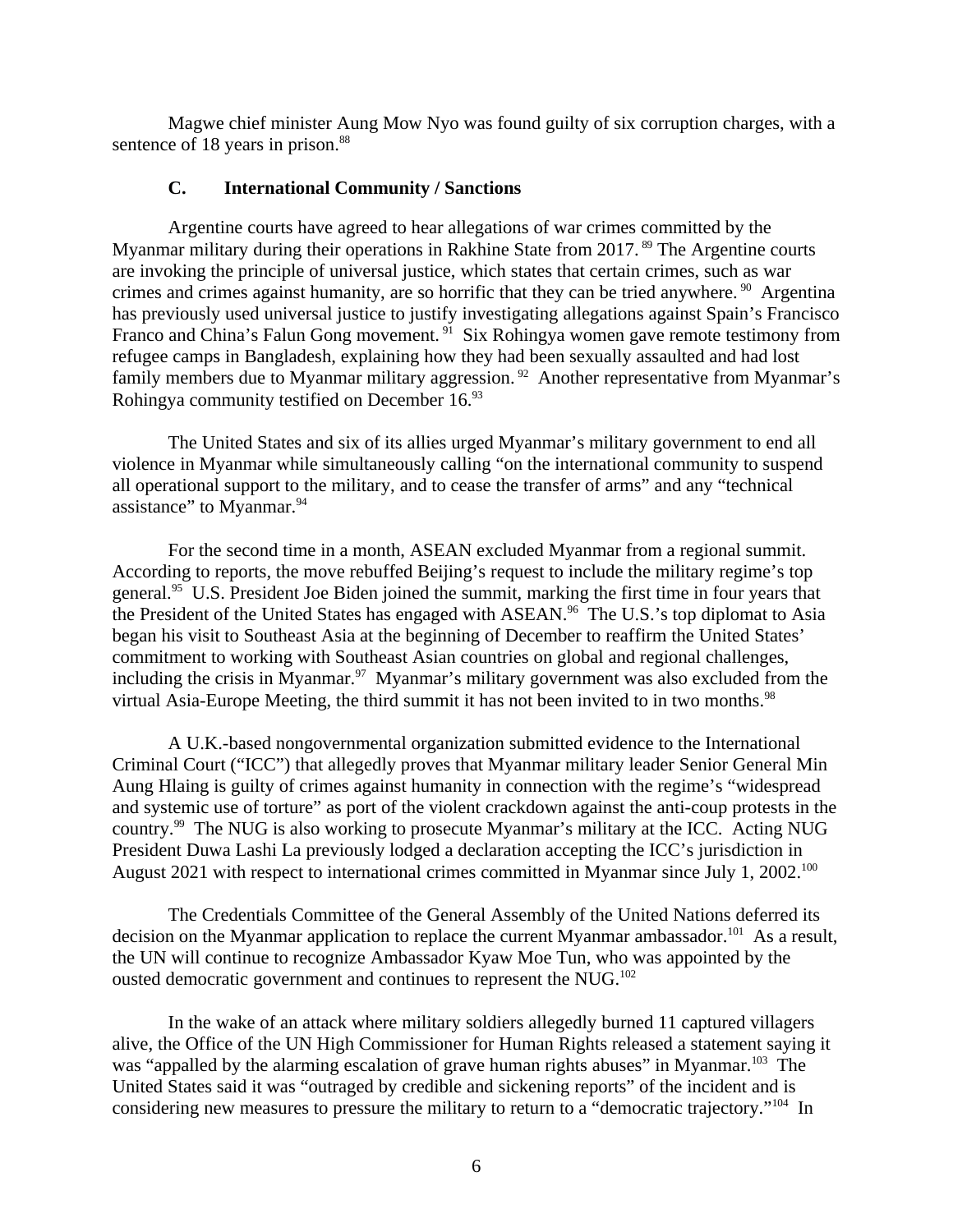response to credible reports that at least 35 civilians were separately killed and buried in Myanmar, the UN condemned the violence and demanded the junta government launch a "thorough and transparent" investigation.<sup>105</sup> Two Save the Children humanitarian aid workers were among the casualties from the attack.<sup>106</sup> Following the attack, the United States renewed calls for an arms embargo on the junta,<sup>107</sup> and the UN Security Council has called for accountability for the massacre and an "immediate cessation of all violence."<sup>108</sup>

The Myanmar military shut down the office of the UN Special Envoy for Myanmar.<sup>109</sup> Although another diplomat has been appointed to the post, the junta justified the closure of the office because the term of the former envoy, Christine Schraner Burgener, ended.<sup>110</sup> The new UN Special Envoy for Myanmar, Noeleen Heyzer, in her first statement since taking on the role, said that she is "deeply concerned by the continued escalation of violence."<sup>111</sup>

The Special Advisory Council for Myanmar ("SACM"), an independent group of former UN human rights observers, called on foreign governments and the UN to designate the junta as a terrorist organization.<sup>112</sup> SACM also published a briefing paper demonstrating how the junta is a terrorist organization under national and international laws. $113$ 

## **III. Civil and Political Rights**

## <span id="page-6-1"></span><span id="page-6-0"></span>**A. Freedom of Speech, Assembly and Association**

On December 10, civilian protestors carried out a nation-wide silent strike, leaving streets completely empty and closing businesses, despite warning from the military regime. The silent protest was felt in cities across the country, including the commercial capital Yangon, the second-biggest city Mandalay and the administrative capital, Naypyitaw.<sup>114</sup> The protest took place on Human Rights Day to send a message to the world about the regime's violations of human rights. The military regime responded by attacking some business owners and seizing goods from roadside stalls left unattended in Kamayut Township. They also arrested three people for clapping in Mayangone Township, Yangon, as a round of applause celebrated the strike. $115$ 

At least 62 people were sentenced to prison on December 30 for supporting or participating in the anti-regime protests. Among those sentenced were NLD government ministers, NLD leaders, artists and student leaders in Yangon, Bago and Magwe regions and Kachin and Shan States.<sup>116</sup> In Magwe, a court sentenced the region's chief minister, Dr. Aung Moe Nyo, to 18 years in prison on six corruption charges and an additional two years in prison for incitement after publishing statements declaring the State Administrative Council to be unlawful. The Shan State minister of planning and finance, Soe Nyunt Lwin, was sentenced to 38 years in prison on four charges of incitement, sedition and high treason, according to the Assistance Association for Political Prisoners. Forty other detainees were sentenced by the court inside Pyay Prison in Bago Region, mainly for their participation in protests.<sup>117</sup> Celebrities and student leaders were also sentenced for their support and participation in anti-regime protests, with convictions ranging from two to three years. $118$ 

Also on December 30, the former bodyguard of detained State Counselor Aung San Suu Kyi, Cherry Htet, was sentenced to three years in prison for breaching police rules over her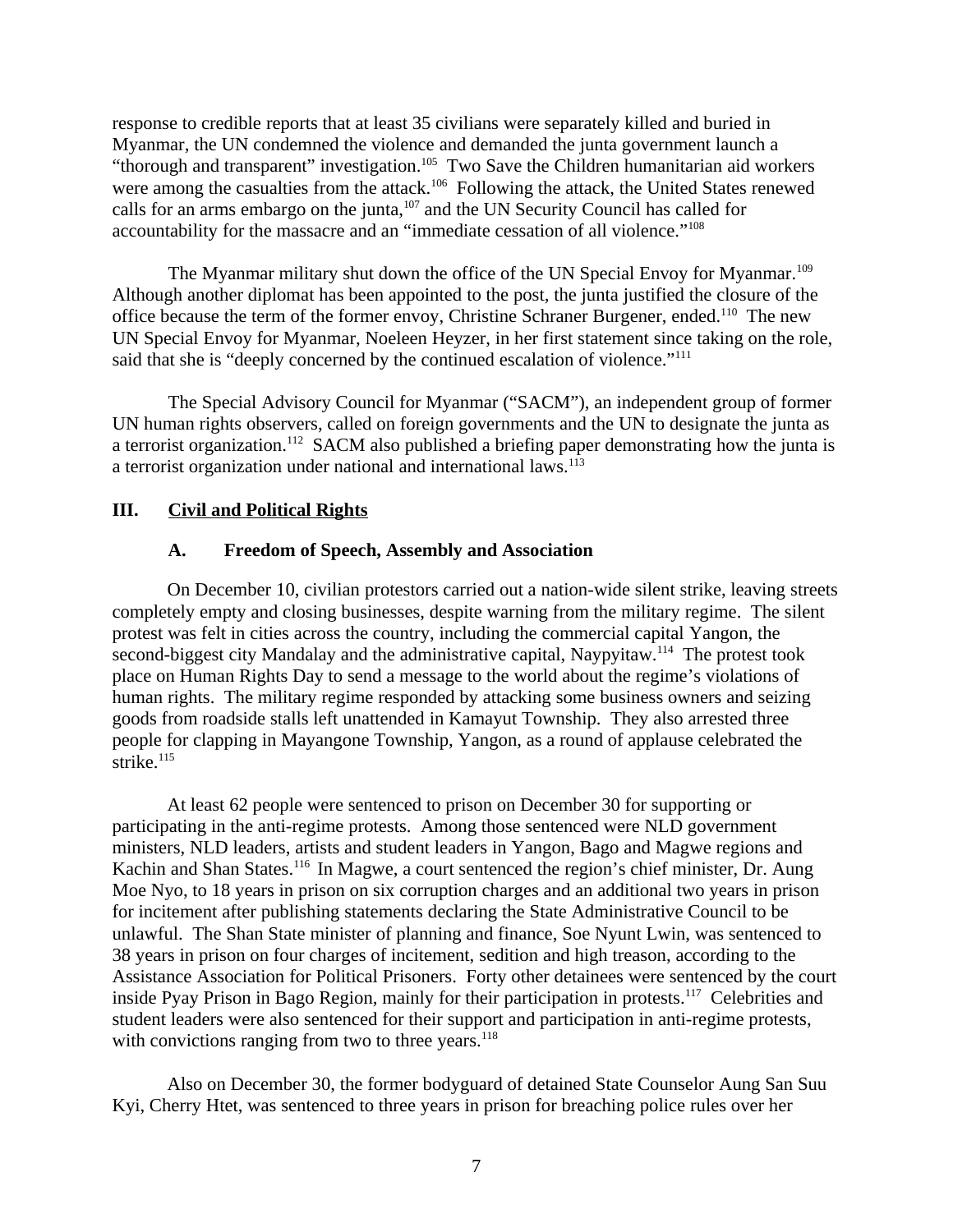social media posts supporting the detained leader. Such posts included statements like, "We miss you Amay (mother)," and "If you do not dare to be outspoken about justice, keep your mouth shut and do not say there is justice." She is also charged with incitement, which could result in an additional prison sentence of up to three years. Furthermore, she is accused of communicating with an NLD lawmaker and receiving information about the civilian National Unity Government.<sup>119</sup>

### <span id="page-7-0"></span>**B. Freedom of the Press and Censorship**

In mid-November, American journalist Danny Fenster's months-long detainment reached a resolution. Fenster, the managing editor of *Frontier Myanmar*, was initially detained in May and was awaiting sentencing for allegedly working for *Myanmar Now*, a banned publication.<sup>120</sup> On November 12, he was sentenced to 11 years of prison and hard labor—the maximum punishment—despite widespread criticism from outside Myanmar.<sup>121</sup> Fenster's charges and sentence were strongly condemned by various NGOs and the U.S. government.<sup>122</sup> The United Nations also called on Myanmar to release Fenster as well as all detained media workers.<sup>123</sup> Three days later, former U.S. diplomat Bill Richardson visited with the regime leadership and negotiated Fenster's release and deportation.<sup>124</sup> Fenster's legal team expressed relief at his safe exit from the country but noted that he never should have been incarcerated in the first place because he had resigned from the banned publication when the military regime seized control of the government in February.<sup>125</sup> Fenster is now safely back in Detroit, Michigan where he retains contact with his colleagues at *Frontier Myanmar*. 126

According to an annual prison census by the Committee to Protect Journalists, Myanmar ranked among the world's worst countries for jailing journalists since the coup. According to the report released on December 9, around 110 journalists have been arrested since the coup, at least 24 journalists were killed in 2021 while working, and 18 others died in circumstances too unclear to determine whether they were specific targets. $127$ 

A group of junta soldiers critically wounded video journalist Hmu Yandanar Khet Moh Moh Tun when they drove a Toyota Hilux into a group of on-foot protestors.<sup>128</sup> The soldiers also arrested photojournalist Ko Kaung Sett Lin, who was less seriously injured.<sup>129</sup> At least five other protestors were killed in the incident.<sup>130</sup>

A photographer who recorded the Silent Day Strike, in which Myanmar citizens stayed in their homes on one December day to demonstrate their opposition to junta rule, is dead after he was arrested by regime soldiers in Yangon.<sup>131</sup> The regime contacted Ko Soe Naing's family and requested that they retrieve his body from a local hospital. $132$ 

A court has sentenced three detained Shan State media staff and a family member to three years in prison for allegedly spreading misinformation.<sup>133</sup> Sources who spoke to *The Irrawaddy* characterized these charges as unfair and inaccurate and took special offense that the sentences were announced on Human Rights Day.<sup>134</sup>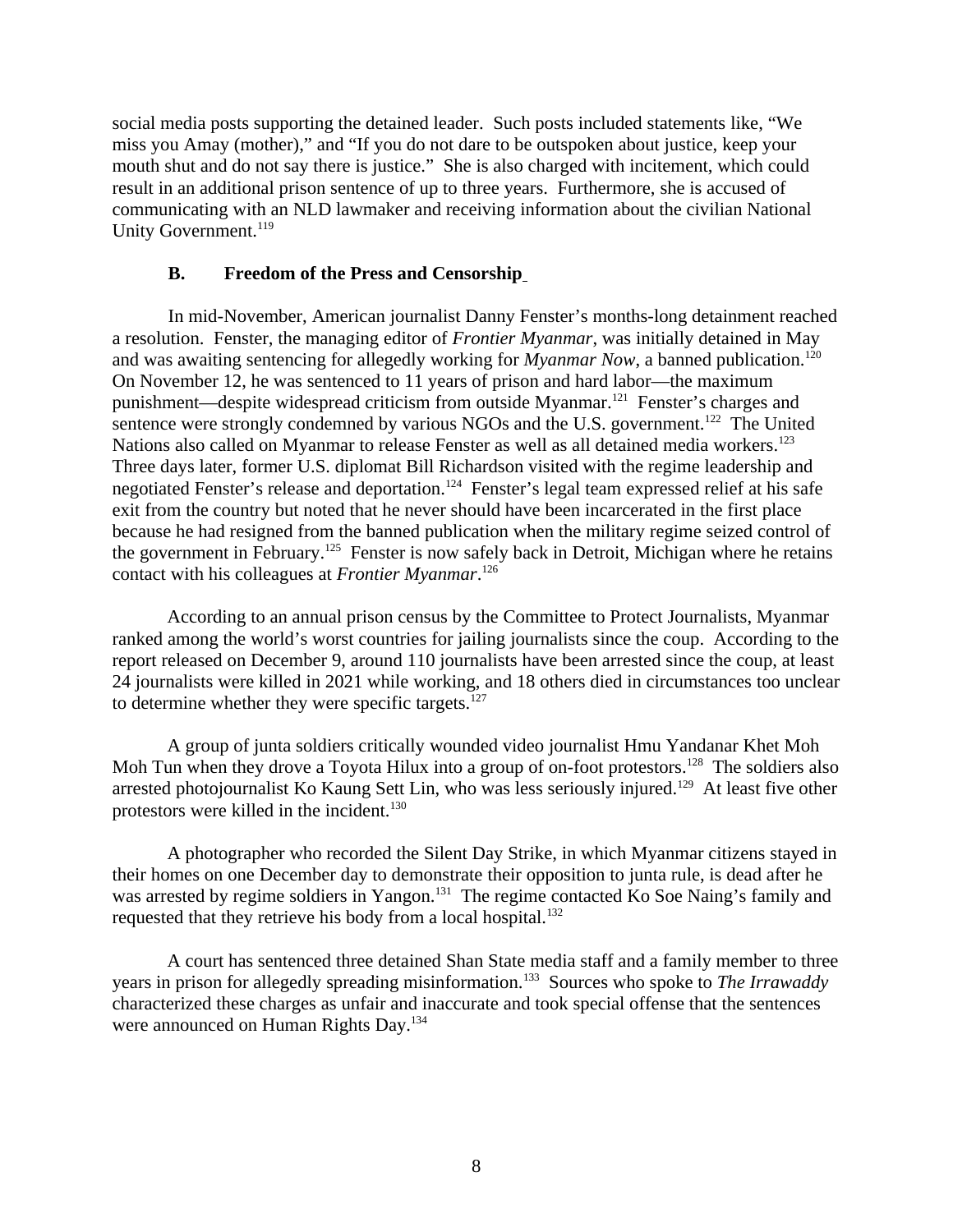#### **IV. Economic Development**

### <span id="page-8-1"></span><span id="page-8-0"></span>**A. Economic Development—Legal Framework, Foreign Investment**

Just six companies, including Chinese firms and local companies with connections to the military regime, have made bids for the 12 solar power projects Myanmar's military regime put up for tender in May, although some 40 firms including Thai companies expressed interest in the projects.<sup>135</sup> The projects are planned to be built in Mandalay, Bago, Magwe and Sagaing Regions and Shan State. Each project is expected to generate between 20 to 40 megawatts of electricity.

The Myanmar Investment Commission ("MIC") approved 13 new investment projects, which could create 2,972 employment opportunities for locals, according to a release from the Ministry of Information on November 3.<sup>136</sup> The projects are in the sectors of agriculture, hotel and tourism, manufacturing and other services.

Plans by Norway's Telenor to withdraw from Myanmar by selling its telecom operations in Myanmar to M1, an investment firm owned by the family of Lebanese Prime Minister Najib Mikati, have stalled after the military regime indicated it favored at least part-ownership by a local company, according to people familiar with the matter.<sup>137</sup> M1 is in advanced talks for a partnership with at least one Myanmar company, Shwe Byain Phyu Group, which has interests in petrol stations and gem mining.

On November 19, Myanmar Economic Holdings Public Co. Ltd ("MEHL"), a militaryowned conglomerate, made an application to the Yangon Region Western District Court to dissolve Myanmar Brewery Co, a joint venture between Japanese beverage giant Kirin and MEHL, under the Myanmar Companies Law.<sup>138</sup> In response, Kirin filed a request with the Singapore International Arbitration Center to resolve the dispute with MEHL after it had failed to convince MEHL to sell its stake in Myanmar Brewery rather than dissolve the joint venture.<sup>139</sup>

Myanmar's shadow government, the NUG, said it would allow the use of the world's largest stablecoin, Tether, as an official currency, potentially making it easier for it to raise funds and make payments.<sup>140</sup> The NUG has been seeking to raise funds for its "revolution" to topple the ruling military government.

South Korea's embassy in Myanmar organized a high-level meeting last month between civil servants of the military government and Korean companies, including units of Samsung and LG, according to documents seen by the Financial Times.<sup>141</sup> Participants at the "Dialogue for Economic Cooperation between Team Korea and Myanmar" included the Directorate of Investment and Company Administration, a government agency, the United Myanmar Federation of Chambers of Commerce and Industry, a lobby group representing the private sector and the Korean chamber of commerce. The event was also attended by executives representing units of Samsung Electronics, LG Electronics and steelmaker Posco, according to documents seen by the Financial Times.

According to a statement issued by the ministries of information and investment, Myanmar will start accepting Renminbi as an official settlement currency next year for trade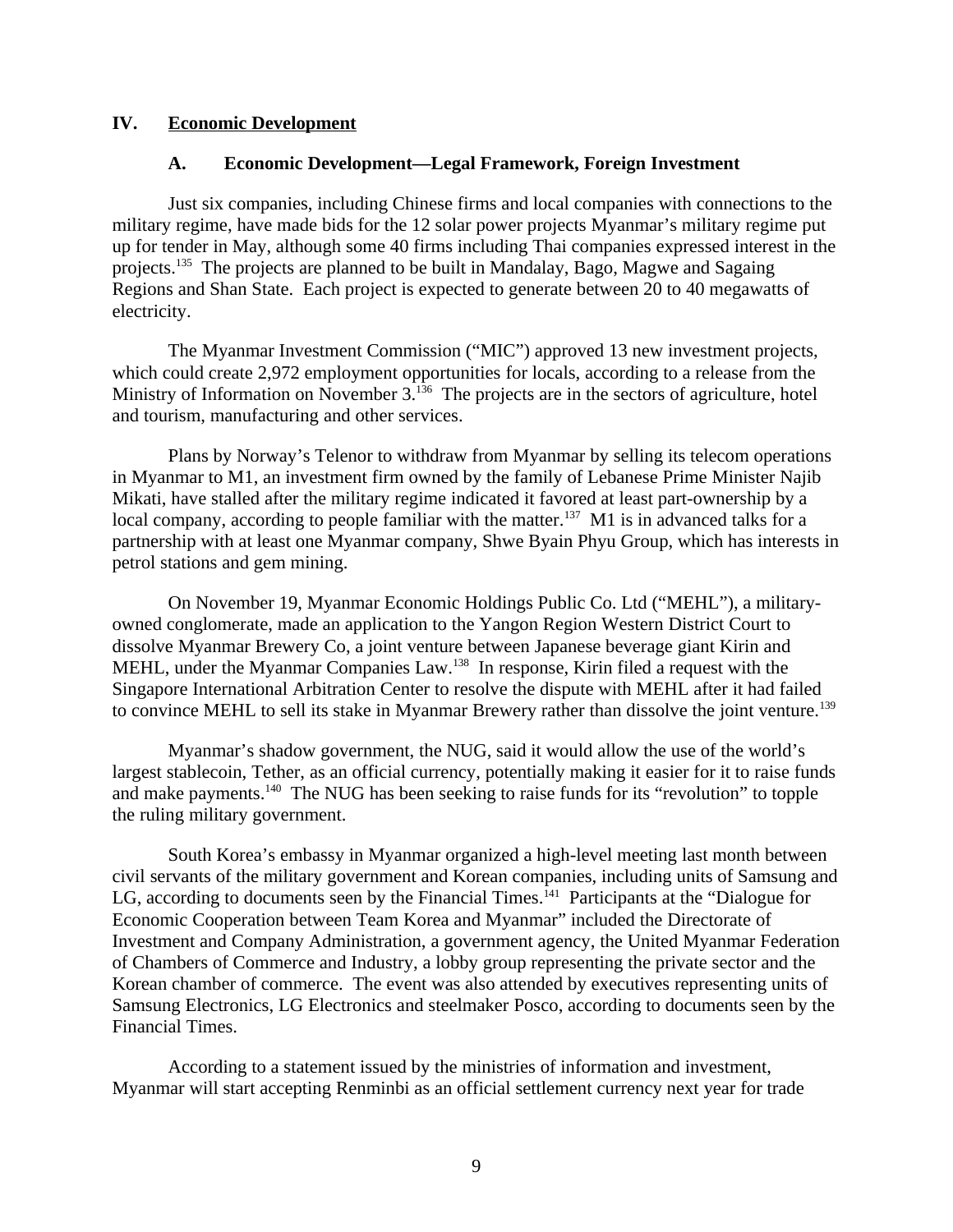with China, as it looks to restart several joint projects and forge closer economic ties with Beijing.<sup>142</sup>

In its statement released on December 20, Coast Capital, a New York-based institutional investor, called on Total Energies, a French multinational integrated oil and gas company of which Coast Capital is a shareholder, to immediately discontinue its partnership with the Myanmar Oil and Gas Enterprise, which is directly financing the current military regime's ongoing acts of crimes against humanity.<sup>143</sup>

### <span id="page-9-1"></span>**B. Economic Development—Infrastructure, Major Projects**

The Myanmar government is planning to restart development and infrastructure projects with China, as well as accelerate bilateral economic and technical cooperation with its close neighbor, according to an announcement released by the Ministry of Information of the Republic of the Union of Myanmar on December 21.<sup>144</sup> According to the announcement, Myanmar's State Administration Council ("SAC") has reviewed a list of 97 projects that were proposed by the previous government in late 2020 in response to the China's offer of 4 billion yuan (USD\$627 million) in development assistance to Myanmar.<sup>145</sup> The SAC also reviewed 15 projects under a separate 200 million yuan (USD\$31 million) grant from China, which will contribute to the China-Myanmar Economic Corridor ("CMEC").<sup>146</sup> The CMEC, under the Belt and Road Initiative, includes road and rail infrastructure stretching 1,700 kilometers, from Kunming in Southwest China's Yunnan Province, through several regions in Myanmar to Kyaukpyu along the Bay of Bengal, the site of a proposed Special Economic Zone Deep Sea Project, which is of special significance for economic cooperation between the two countries.<sup>147</sup> However, Beijing remains wary of resuming full cooperation with Myanmar after the widespread anti-China protests that followed the regime's February 1 coup and subsequent attacks on Chinese-owned factories in Yangon.<sup>148</sup>

## <span id="page-9-0"></span>**C. Land Seizure**

Farmers in Rakhine State expressed concern about confiscation of approximately 250 acres of farmland in the China-backed special economic zone in the township. <sup>149</sup> The special economic zone is expected to be extended across a 4,300 acre site, which will include multiple ports and industrial centers. <sup>150</sup> The farmers' concerns were stoked by members of the The farmers' concerns were stoked by members of the implementation committee for the special economic zone "making field surveys of the farmland in the project area." <sup>151</sup> Farmers are concerned about receiving no (or low) compensation for their land if it is confiscated by the state. <sup>152</sup> As is common in Myanmar, some of the farmland is land "handed down…from generation to generation," but that is not formally registered to a specific family. <sup>153</sup> Of the 250 acres in question, a "sudden discovery" was made that 60 acres of land in fact belong to three unknown individuals, which has led to officials claiming that 22 farmers are "illegally occupying land that they and their families have worked for generations."<sup>154</sup> Similar events have occurred in other areas with large scale infrastructure projects, which commentators noted "highlights the corruption in government departments."<sup>155</sup>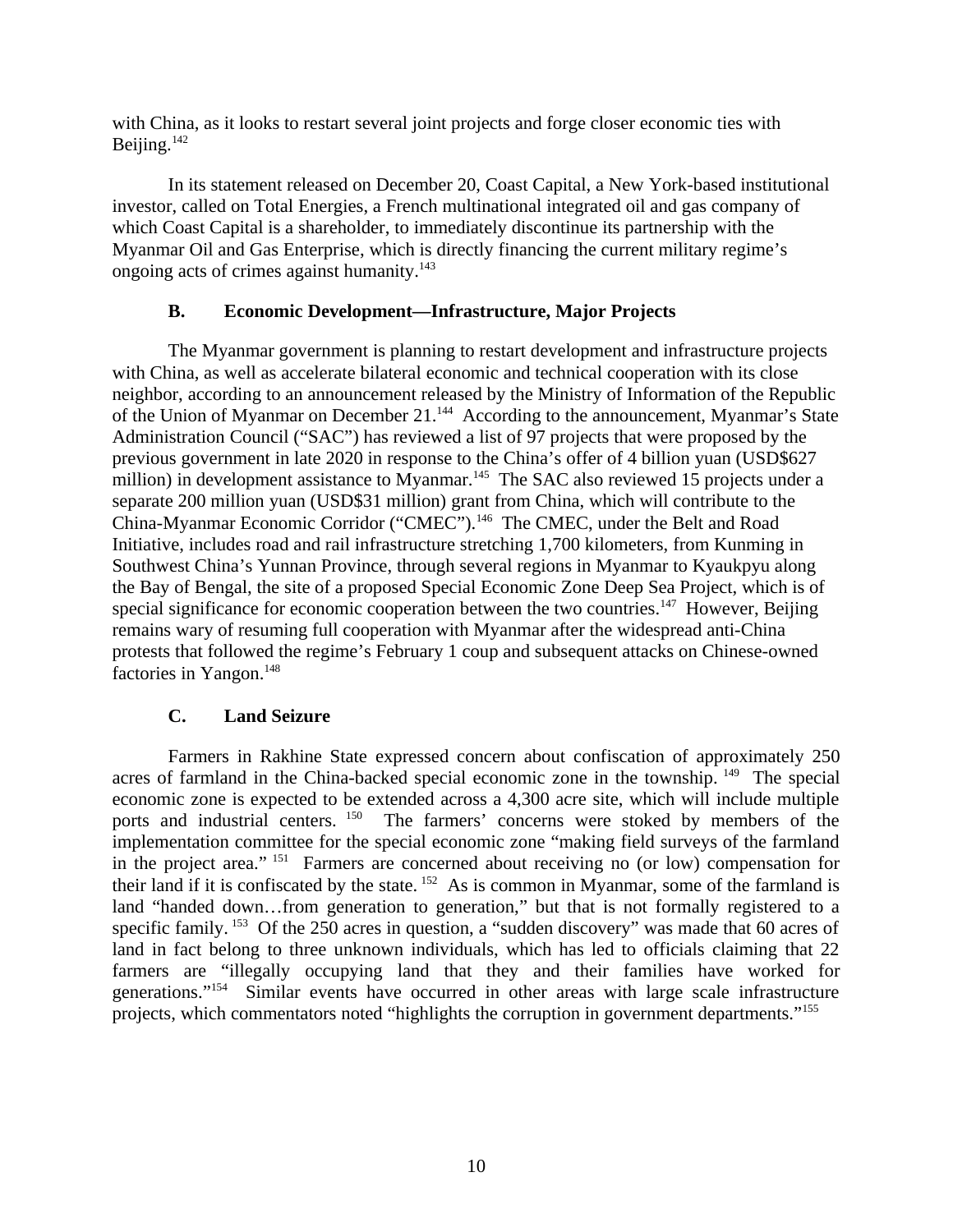### **V. Peace Talks and Ethnic Violence**

#### <span id="page-10-1"></span><span id="page-10-0"></span>**A. Ethnic Violence**

In early November, nearly 4,000 villagers in Pekon Township, southern Shan State, fled their homes following fighting between the military regime and Karenni forces in Kayah and Shan States that left five soldiers dead.<sup>156</sup> Military troops launched offensives in Pekon and eastern Mobye in the first week of November.<sup>157</sup> On November 3, the military burned houses in Lwel Whel village in Pekon Township.<sup>158</sup> A local resident said nearly 4,000 residents of Lwel Whel and other villages have fled their homes.  $^{159}$ 

Military regime atrocities have increased, including raids, arrests, the arbitrary killing of civilians, bombardment and burning down of houses, especially in Magwe and Sagaing regions and Chin, Shan and Kayah States. <sup>160</sup> The military regime recently burned down more than 160 houses in Thantlang, Chin State, according to residents.<sup>161</sup> The NUG said on October 30 that since the February 1 coup, around 267 houses in Loikaw and Demoso Townships in Kayah State and 58 houses in Pekon Township were burned down and that the military attacks are increasing.<sup>162</sup>

Shortly after the November 3 attacks, regime troops conducted raids in Shan State's Pekon Township from November 8-9, setting buildings alight and arresting local residents under the pretext of fighting terrorism, which caused 10,000 residents from 20 villages to seek refuge.<sup>163</sup> Additionally, government troops stormed a PDF camp in Pekon Township on November 8 and set fire to nearby Latu village, according to a local militia who declined to be named. <sup>164</sup>

Myanmar's military and the Myanmar National Democratic Alliance Army ("MNDAA") clashed six times on November 21 in Mongkoe, Shan State near the Chinese border, according to the MNDAA.<sup>165</sup> Regime troops fired more than 900 artillery strikes at an MNDAA base before attacking the base for more than three hours.<sup>166</sup> The regime suffered around 20 casualties while an MNDAA fighter died and three others were injured, according to the MNDAA, who also claimed that the two sides had clashed in five other locations in Mongkoe.<sup>167</sup> More than 10 regime battalions are now in Mongkoe.<sup>168</sup>

On November 23, at least four clashes broke out between Karenni anti-regime resistance groups and the Myanmar army in Kayah State's Demoso and Loikaw Townships, reportedly causing multiple military casualties.<sup>169</sup>

In the first week of December, the villagers of Ei Nie fled to Lashio after the MNDAA attacked their village in northern Shan State, where Myanmar Army soldiers were camped.<sup>170</sup> According to a local, the villagers sought refuge in a Buddhist monastery in Lashio or with their relatives.  $171$  He said that about 20 Myanmar Army soldiers were in the village for a few days before the MNDAA arrived.<sup>172</sup>

Fresh fighting between the Myanmar military and the Karen National Union ("KNU") broke out in mid-December and Myanmar's military conducted air raids and used heavy artillery on KNU-held areas near the border with Thailand.<sup>173</sup> More than 4,200 people have crossed into Thailand since the violence began, according to Thailand's foreign ministry.<sup>174</sup> Civil society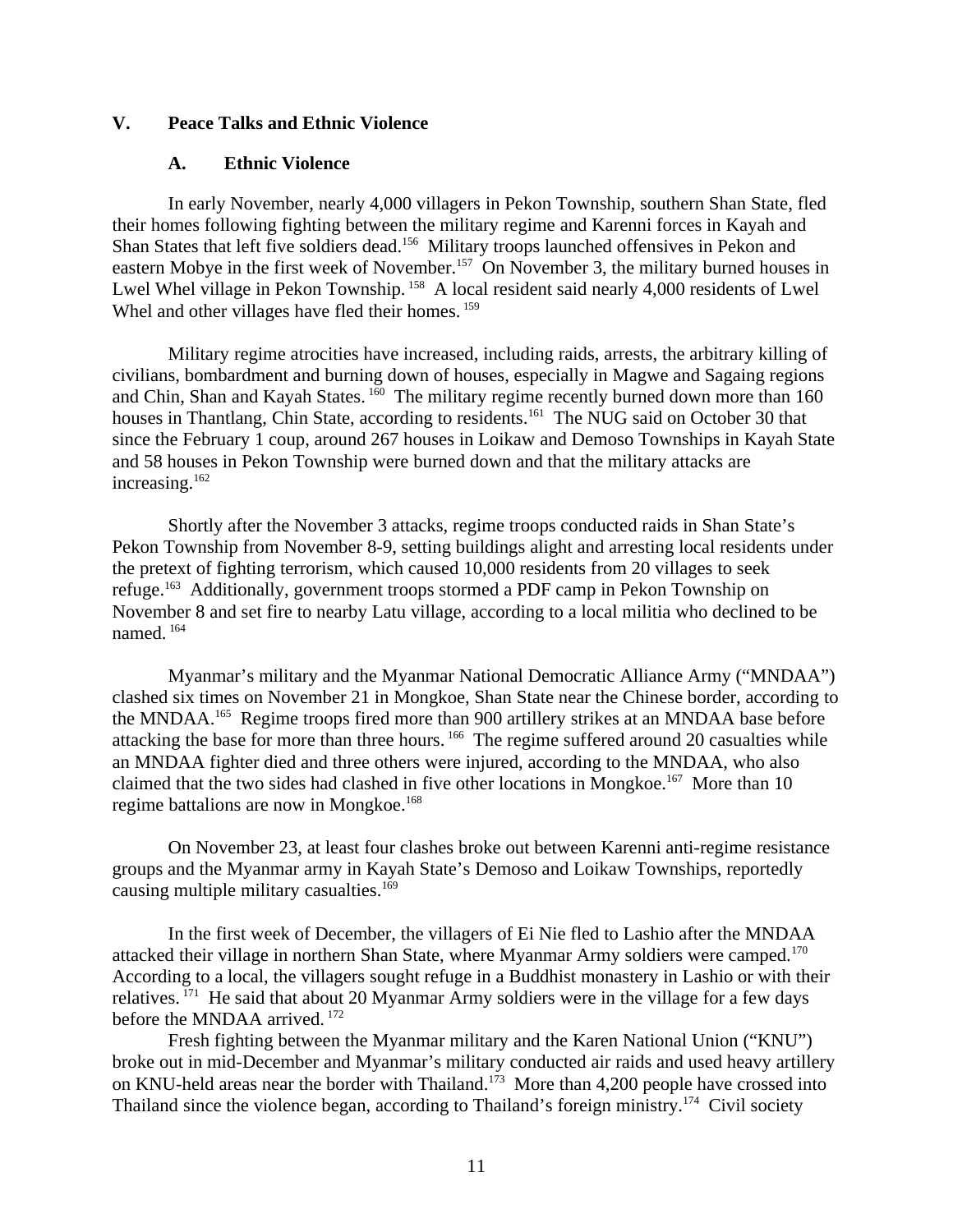groups have placed the number of displaced as high as  $10,000$ . <sup>175</sup> Thailand's foreign ministry spokesman Tanee Sangrat said he was concerned about the latest violence that also affected Thai people living along the border. <sup>176</sup> Several foreign envoys to Myanmar, including from the European Union, the United Kingdom and the United States, issued a joint statement calling for an end to "indiscriminate attacks" in the border area and elsewhere by the military.<sup>177</sup>

On December 24, the Myanmar military killed and burned around 35 fleeing civilians, including women and children, in seven vehicles near Moso village in Kayah State.<sup>178</sup> The massacre reportedly occurred after a battle between junta troops and the Karenni Nationalities Defense Forces, an alliance of armed resistance groups fighting the regime.<sup>179</sup> Four members of the Karenni Nationalities People's Liberation Front, a border guard force, were tied up and shot in the head while they were negotiating with junta forces for the release of the 35 civilians, according to the armed group.<sup>180</sup> According to Save the Children, two of its relief workers were among those killed in the attack on Christmas Eve.<sup>181</sup>

### <span id="page-11-0"></span>**B. Peace Talks**

There have been no material updates since the prior report.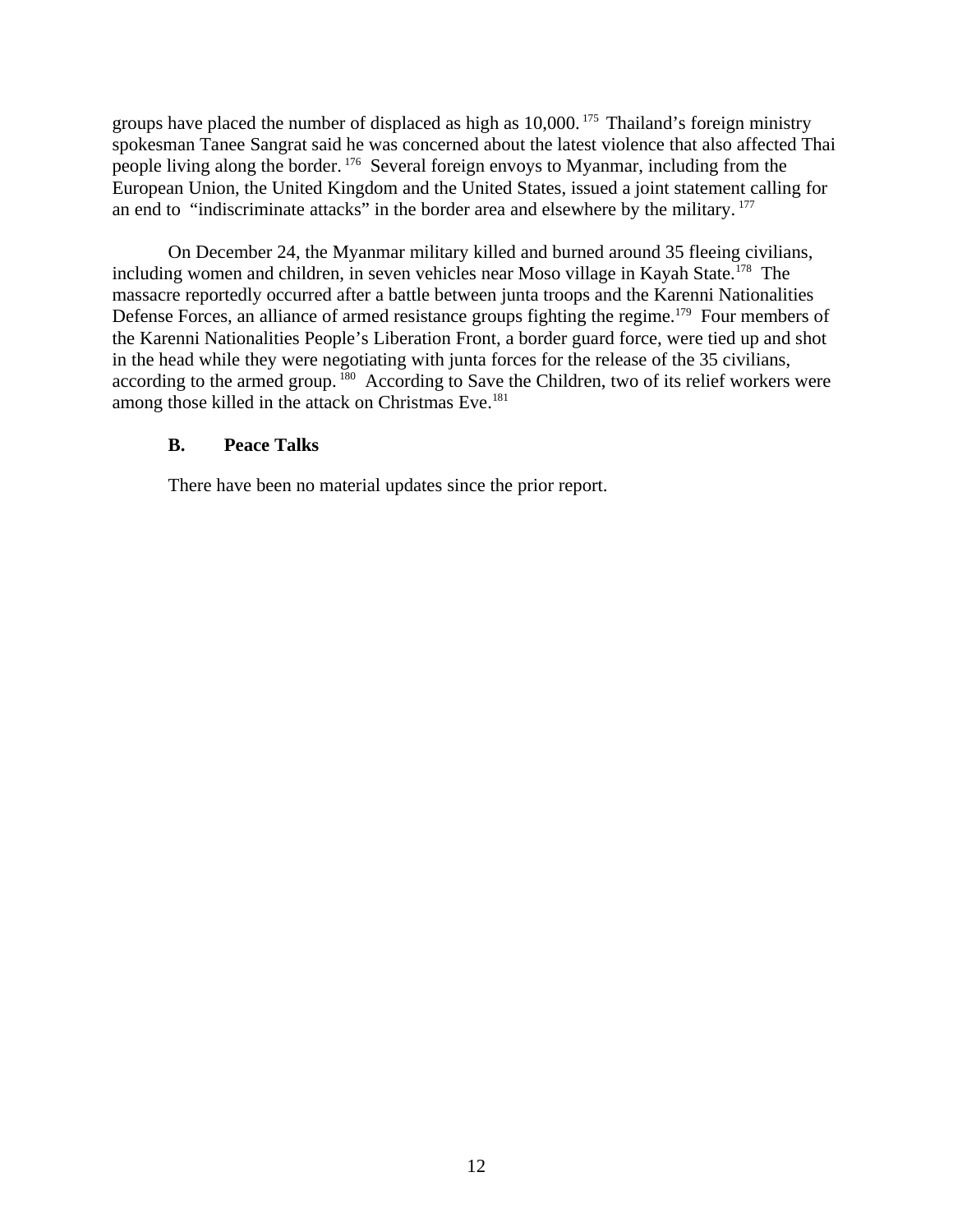<sup>1</sup> The Irrawaddy, November 5, 2021: <u>https://www.irrawaddy.com/news/burma/almost-100-myanmar-junta-soldiers-killed-in-two-</u> [days-resistance.html.](https://www.irrawaddy.com/news/burma/almost-100-myanmar-junta-soldiers-killed-in-two-days-resistance.html)

<sup>2</sup> The Irrawaddy, November 8, 2021: <u>https://www.irrawaddy.com/news/burma/around-150-junta-troops-killed-by-myanmar-</u> [resistance-over-weekend.html.](https://www.irrawaddy.com/news/burma/around-150-junta-troops-killed-by-myanmar-resistance-over-weekend.html)

3 *Id.*

<sup>4</sup> The Irrawaddy, November 9, 2021: <u>https://www.irrawaddy.com/news/burma/around-90-myanmar-junta-troops-killed-</u> [in-resistance-attacks.html;](https://www.irrawaddy.com/news/burma/around-90-myanmar-junta-troops-killed-in-resistance-attacks.html) *see also* The Irrawaddy, November 10, 2021: [https://www.irrawaddy.com/news/burma/over-](https://www.irrawaddy.com/news/burma/over-100-myanmar-junta-troops-killed-in-clashes.html)[100-myanmar-junta-troops-killed-in-clashes.html.](https://www.irrawaddy.com/news/burma/over-100-myanmar-junta-troops-killed-in-clashes.html)

<sup>5</sup> The Irrawaddy, November 9, 2021: <u>https://www.irrawaddy.com/news/burma/around-90-myanmar-junta-troops-killed-in-resistance-</u> [attacks.html.](https://www.irrawaddy.com/news/burma/around-90-myanmar-junta-troops-killed-in-resistance-attacks.html)

<sup>6</sup> The Irrawaddy, November 12, 2021: [https://www.irrawaddy.com/news/burma/resistance-groups-claim-to-have-killed-90-myanmar](https://www.irrawaddy.com/news/burma/resistance-groups-claim-to-have-killed-90-myanmar-junta-troops-in-two-days.html)[junta-troops-in-two-days.html.](https://www.irrawaddy.com/news/burma/resistance-groups-claim-to-have-killed-90-myanmar-junta-troops-in-two-days.html)

7 The Irrawaddy, November 18, 2021: [https://www.irrawaddy.com/news/burma/myanmar-resistance-claims-to-have-killed-more](https://www.irrawaddy.com/news/burma/myanmar-resistance-claims-to-have-killed-more-than-70-junta-troops-in-two-days.html)[than-70-junta-troops-in-two-days.html.](https://www.irrawaddy.com/news/burma/myanmar-resistance-claims-to-have-killed-more-than-70-junta-troops-in-two-days.html)

8 *Id.*

<sup>9</sup> Mizzima, November 9, 2021: <u>https://mizzima.com/article/local-resistance-forces-use-landmines-against-tatmadaw-infantry-</u> [battalion;](https://mizzima.com/article/local-resistance-forces-use-landmines-against-tatmadaw-infantry-battalion) *see also* Mizzima, November 8, 2021: [https://mizzima.com/article/military-council-vehicle-blown-two-troops-killed;](https://mizzima.com/article/military-council-vehicle-blown-two-troops-killed) *see also* Mizzima, November 25, 2021: [https://mizzima.com/article/military-convoy-hits-landmines-laid-pdf-sagaing.](https://mizzima.com/article/military-convoy-hits-landmines-laid-pdf-sagaing)

<sup>10</sup> The Irrawaddy, November 23, 2021: [https://www.irrawaddy.com/news/burma/myanmar-junta-appointed-chief-minister](https://www.irrawaddy.com/news/burma/myanmar-junta-appointed-chief-minister-ambushed.html)[ambushed.html.](https://www.irrawaddy.com/news/burma/myanmar-junta-appointed-chief-minister-ambushed.html)

<sup>11</sup> The Irrawaddy, December 10, 2021: [https://www.irrawaddy.com/news/burma/myanmar-resistance-claims-to-kill-around-80-junta](https://www.irrawaddy.com/news/burma/myanmar-resistance-claims-to-kill-around-80-junta-troops.html)[troops.html.](https://www.irrawaddy.com/news/burma/myanmar-resistance-claims-to-kill-around-80-junta-troops.html)

<sup>12</sup> The Irrawaddy, December 15, 2021: [https://www.irrawaddy.com/news/burma/myanmar-civilian-forces-claim-dozens-of-junta](https://www.irrawaddy.com/news/burma/myanmar-civilian-forces-claim-dozens-of-junta-troops-killed-in-mine-attacks-ambushes.html)[troops-killed-in-mine-attacks-ambushes.html.](https://www.irrawaddy.com/news/burma/myanmar-civilian-forces-claim-dozens-of-junta-troops-killed-in-mine-attacks-ambushes.html)

<sup>13</sup> The Irrawaddy, November 12, 2021: <u>https://www.irrawaddy.com/news/burma/tens-of-thousands-flee-myanmar-junta-raids-in-</u> [upper-myanmar.html.](https://www.irrawaddy.com/news/burma/tens-of-thousands-flee-myanmar-junta-raids-in-upper-myanmar.html)

<sup>14</sup> The Irrawaddy, November 25, 2021: [https://www.irrawaddy.com/news/burma/thousands-flee-as-myanmar-regime-resumes](https://www.irrawaddy.com/news/burma/thousands-flee-as-myanmar-regime-resumes-raiding-resistance-groups.html)[raiding-resistance-groups.html.](https://www.irrawaddy.com/news/burma/thousands-flee-as-myanmar-regime-resumes-raiding-resistance-groups.html)

15 Myanmar Now, November 20, 2021: [https://www.myanmar-now.org/en/news/soldiers-use-civilians-as-human-shields-during](https://www.myanmar-now.org/en/news/soldiers-use-civilians-as-human-shields-during-raids-on-villages-in-magway-region)[raids-on-villages-in-magway-region.](https://www.myanmar-now.org/en/news/soldiers-use-civilians-as-human-shields-during-raids-on-villages-in-magway-region)

<sup>16</sup> The Irrawaddy, November 25, 2021: [https://www.irrawaddy.com/news/burma/thousands-flee-as-myanmar-regime-resumes](https://www.irrawaddy.com/news/burma/thousands-flee-as-myanmar-regime-resumes-raiding-resistance-groups.html)[raiding-resistance-groups.html.](https://www.irrawaddy.com/news/burma/thousands-flee-as-myanmar-regime-resumes-raiding-resistance-groups.html)

17 Myanmar Now, November 25, 2021: [https://www.myanmar-now.org/en/news/teacher-and-five-children-still-in-custody-following](https://www.myanmar-now.org/en/news/teacher-and-five-children-still-in-custody-following-raid-on-monastery-school)[raid-on-monastery-school.](https://www.myanmar-now.org/en/news/teacher-and-five-children-still-in-custody-following-raid-on-monastery-school)

<sup>18</sup> The Irrawaddy, November 19, 2021: [https://www.irrawaddy.com/news/burma/pdfs-fight-to-rescue-female-medics-captured-by](https://www.irrawaddy.com/news/burma/pdfs-fight-to-rescue-female-medics-captured-by-myanmar-junta-forces.html)[myanmar-junta-forces.html.](https://www.irrawaddy.com/news/burma/pdfs-fight-to-rescue-female-medics-captured-by-myanmar-junta-forces.html)

<sup>19</sup> *Id.*; see also The Irrawaddy, November 15, 2021: [https://www.irrawaddy.com/news/burma/myanmar-junta-troops-rape-chin](https://www.irrawaddy.com/news/burma/myanmar-junta-troops-rape-chin-mother-media.html)[mother-media.html.](https://www.irrawaddy.com/news/burma/myanmar-junta-troops-rape-chin-mother-media.html)

<sup>20</sup> The Irrawaddy, November 19, 2021: [https://www.irrawaddy.com/news/burma/myanmar-junta-soldiers-gang-rape-victim-reveals](https://www.irrawaddy.com/news/burma/myanmar-junta-soldiers-gang-rape-victim-reveals-her-ordeal.html)[her-ordeal.html.](https://www.irrawaddy.com/news/burma/myanmar-junta-soldiers-gang-rape-victim-reveals-her-ordeal.html)

 $\overline{\overset{21}{11}}$ *Id.* 

<sup>22</sup> *Id.*

<sup>23</sup> Mizzima, December 6, 2021: [https://mizzima.com/article/field-huts-burnt-down-junta-troops-depayin.](https://mizzima.com/article/field-huts-burnt-down-junta-troops-depayin)

<sup>24</sup> *Id.*

<sup>25</sup> *Id.*

<sup>26</sup> Myanmar Now, December 24, 2021: [https://www.myanmar-now.org/en/news/village-in-ye-u-township-torched-two-days-after](https://www.myanmar-now.org/en/news/village-in-ye-u-township-torched-two-days-after-junta-air-raid)[junta-air-raid.](https://www.myanmar-now.org/en/news/village-in-ye-u-township-torched-two-days-after-junta-air-raid)

 $\frac{27}{27}$  *Id.* 

<sup>28</sup> Myanmar Now, December 27, 2021: [https://www.myanmar-now.org/en/news/seven-bodies-found-in-ye-u-village-following](https://www.myanmar-now.org/en/news/seven-bodies-found-in-ye-u-village-following-airstrike)[airstrike.](https://www.myanmar-now.org/en/news/seven-bodies-found-in-ye-u-village-following-airstrike)

 $\frac{29}{29}$  *Id.* 

<sup>30</sup> *Id.*

<sup>31</sup> Mizzima, December 11, 2021: [https://mizzima.com/article/myanmar-soldiers-destroy-houses-chin-states-kanpetlet-township.](https://mizzima.com/article/myanmar-soldiers-destroy-houses-chin-states-kanpetlet-township) <sup>32</sup> The Irrawaddy, December 15, 2021: [https://www.irrawaddy.com/news/burma/myanmar-civilian-forces-claim-dozens-of-junta](https://www.irrawaddy.com/news/burma/myanmar-civilian-forces-claim-dozens-of-junta-troops-killed-in-mine-attacks-ambushes.html)[troops-killed-in-mine-attacks-ambushes.html.](https://www.irrawaddy.com/news/burma/myanmar-civilian-forces-claim-dozens-of-junta-troops-killed-in-mine-attacks-ambushes.html)

33 Myanmar Now, December 20, 2021: [https://www.myanmar-now.org/en/news/army-attacks-on-two-loikaw-villages-leave-at-least-](https://www.myanmar-now.org/en/news/army-attacks-on-two-loikaw-villages-leave-at-least-20-houses-destroyed-by-fire)[20-houses-destroyed-by-fire.](https://www.myanmar-now.org/en/news/army-attacks-on-two-loikaw-villages-leave-at-least-20-houses-destroyed-by-fire)

<sup>34</sup> Irrawaddy, December 8, 2021: [https://www.irrawaddy.com/news/burma/villagers-allegedly-burned-alive-by-myanmar-junta](https://www.irrawaddy.com/news/burma/villagers-allegedly-burned-alive-by-myanmar-junta-resistance.html)[resistance.html.](https://www.irrawaddy.com/news/burma/villagers-allegedly-burned-alive-by-myanmar-junta-resistance.html)

<sup>35</sup> Myanmar Now, December 14, 2021: <u>https://www.myanmar-now.org/en/news/soldiers-kill-and-burn-five-people-in-sagaing-</u> [region-village-after-clashes-with-pdf.](https://www.myanmar-now.org/en/news/soldiers-kill-and-burn-five-people-in-sagaing-region-village-after-clashes-with-pdf)

<sup>36</sup> Myanmar Now, December 30, 2021: [https://www.myanmar-now.org/en/news/two-burned-bodies-found-near-chin-state-village-in](https://www.myanmar-now.org/en/news/two-burned-bodies-found-near-chin-state-village-in-western-myanmar)[western-myanmar.](https://www.myanmar-now.org/en/news/two-burned-bodies-found-near-chin-state-village-in-western-myanmar)

37 Al Jazeera, December 28, 2021: [https://www.aljazeera.com/news/2021/12/28/save-the-children-confirms-staff-killed-in-myanmar](https://www.aljazeera.com/news/2021/12/28/save-the-children-confirms-staff-killed-in-myanmar-massacre)[massacre.](https://www.aljazeera.com/news/2021/12/28/save-the-children-confirms-staff-killed-in-myanmar-massacre)

<sup>38</sup> Myanmar Now, December 25, 2021: <u>https://www.myanmar-now.org/en/news/at-least-35-charred-bodies-found-in-karenni-state-</u> [village-on-christmas.](https://www.myanmar-now.org/en/news/at-least-35-charred-bodies-found-in-karenni-state-village-on-christmas)

<sup>39</sup> *Id.*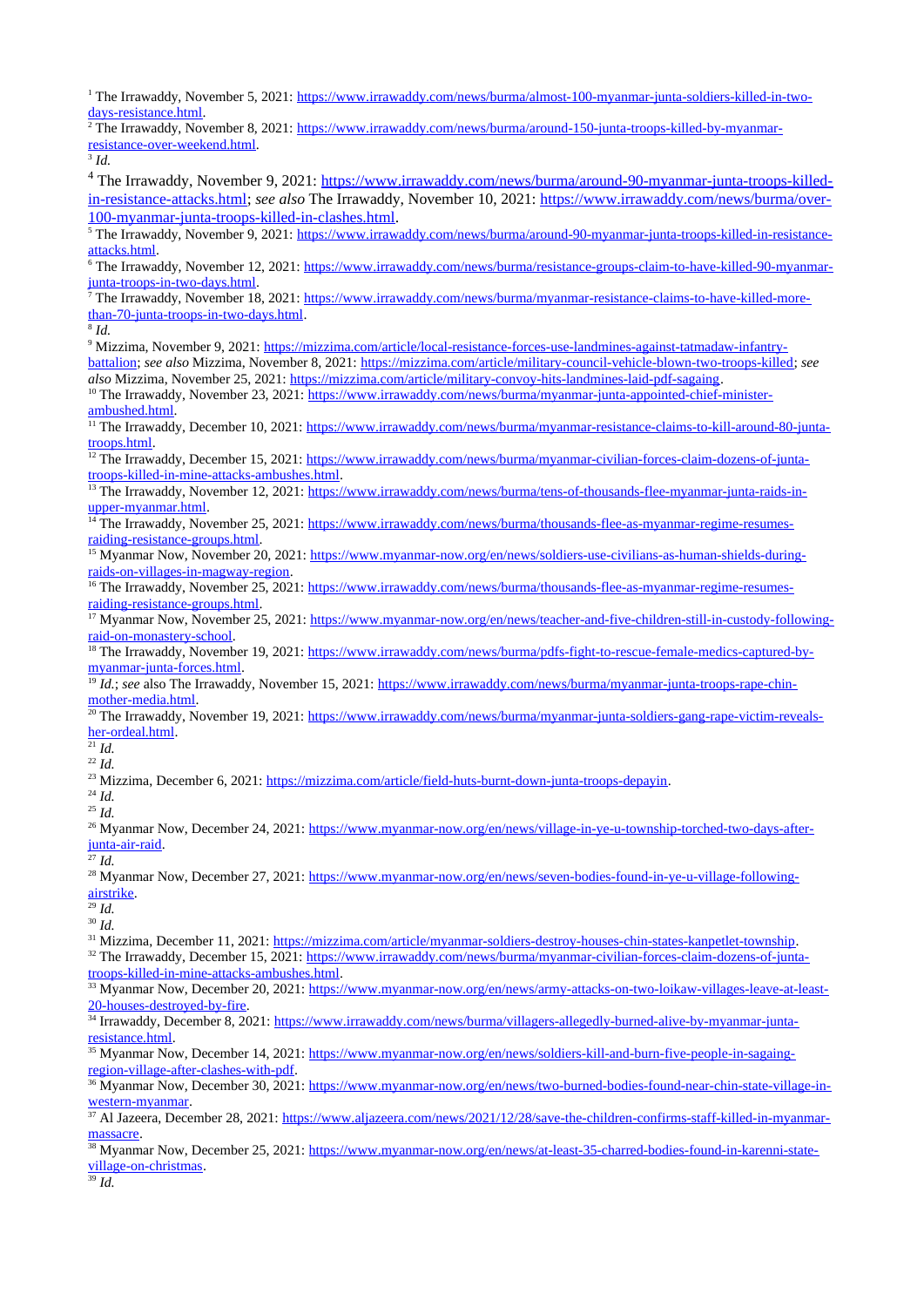40 Myanmar Now, December 27, 2021: [https://www.myanmar-now.org/en/news/missing-locals-feared-to-be-among-the-burned](https://www.myanmar-now.org/en/news/missing-locals-feared-to-be-among-the-burned-bodies-in-karenni-state-massacre)[bodies-in-karenni-state-massacre.](https://www.myanmar-now.org/en/news/missing-locals-feared-to-be-among-the-burned-bodies-in-karenni-state-massacre)

41 Al Jazeera, December 28, 2021: [https://www.aljazeera.com/news/2021/12/28/save-the-children-confirms-staff-killed-in-myanmar](https://www.aljazeera.com/news/2021/12/28/save-the-children-confirms-staff-killed-in-myanmar-massacre)[massacre.](https://www.aljazeera.com/news/2021/12/28/save-the-children-confirms-staff-killed-in-myanmar-massacre)

<sup>42</sup> The Irrawaddy, December 5, 2021: [https://www.nytimes.com/2021/12/05/world/asia/myanmar-car-protesters-killed.html;](https://www.nytimes.com/2021/12/05/world/asia/myanmar-car-protesters-killed.html) See also Myanmar Now, December 9, 2021: [https://www.myanmar-now.org/en/news/getting-to-the-truth-about-the-panbingyi-ramming](https://www.myanmar-now.org/en/news/getting-to-the-truth-about-the-panbingyi-ramming-incident)[incident.](https://www.myanmar-now.org/en/news/getting-to-the-truth-about-the-panbingyi-ramming-incident)

<sup>43</sup> Myanmar Now, December 9, 2021: [https://www.myanmar-now.org/en/news/getting-to-the-truth-about-the-panbingyi-ramming](https://www.myanmar-now.org/en/news/getting-to-the-truth-about-the-panbingyi-ramming-incident)[incident.](https://www.myanmar-now.org/en/news/getting-to-the-truth-about-the-panbingyi-ramming-incident)

44 The Irrawaddy, December 11, 2021: [https://www.irrawaddy.com/news/burma/junta-watch-coup-leaders-confession-bogus-show](https://www.irrawaddy.com/news/burma/junta-watch-coup-leaders-confession-bogus-show-of-leniency-and-more.html)[of-leniency-and-more.html.](https://www.irrawaddy.com/news/burma/junta-watch-coup-leaders-confession-bogus-show-of-leniency-and-more.html)

Myanmar Now, December 10, 2021: [https://www.myanmar-now.org/en/news/soldiers-detain-11-in-mandalay-after-pots-and-pans](https://www.myanmar-now.org/en/news/soldiers-detain-11-in-mandalay-after-pots-and-pans-protest-against-done-taw-massacre)[protest-against-done-taw-massacre.](https://www.myanmar-now.org/en/news/soldiers-detain-11-in-mandalay-after-pots-and-pans-protest-against-done-taw-massacre)

<sup>46</sup> Mizzima, December 9, 2021: [https://mizzima.com/article/father-and-two-children-arrested-junta-troops.](https://mizzima.com/article/father-and-two-children-arrested-junta-troops)

<sup>47</sup> Myanmar Now, November 2, 2021: [https://www.myanmar-now.org/en/news/kayan-township-hit-by-wave-of-resignations-as](https://www.myanmar-now.org/en/news/kayan-township-hit-by-wave-of-resignations-as-junta-struggles-to-retain-control)[junta-struggles-to-retain-control.](https://www.myanmar-now.org/en/news/kayan-township-hit-by-wave-of-resignations-as-junta-struggles-to-retain-control)

48 The Irrawaddy, November 9, 2021: [https://www.irrawaddy.com/news/burma/over-80-myanmar-junta-appointed-local-officials](https://www.irrawaddy.com/news/burma/over-80-myanmar-junta-appointed-local-officials-resign.html)[resign.html.](https://www.irrawaddy.com/news/burma/over-80-myanmar-junta-appointed-local-officials-resign.html)

<sup>49</sup> Mizzima, November 5, 2021: [https://mizzima.com/article/telecom-exec-linked-myanmar-junta-gunned-down.](https://mizzima.com/article/telecom-exec-linked-myanmar-junta-gunned-down)

<sup>50</sup> The Irrawaddy, November 26, 2021: [https://www.irrawaddy.com/news/burma/myanmar-junta-sacked-generals-who-served-as](https://www.irrawaddy.com/news/burma/myanmar-junta-sacked-generals-who-served-as-minsters-during-nld-govt.html)[minsters-during-nld-govt.html.](https://www.irrawaddy.com/news/burma/myanmar-junta-sacked-generals-who-served-as-minsters-during-nld-govt.html)

 $\overline{51}$  *Id.* 

<sup>52</sup> The Irrawaddy, November 8, 2021: [https://www.irrawaddy.com/news/burma/electricity-office-in-myanmar-capital-targeted-with](https://www.irrawaddy.com/news/burma/electricity-office-in-myanmar-capital-targeted-with-bomb-blast.html)[bomb-blast.html.](https://www.irrawaddy.com/news/burma/electricity-office-in-myanmar-capital-targeted-with-bomb-blast.html)

 $\overline{\overline{\phantom{a}}^{53}Id}$ .

<sup>54</sup> *Id.*

<sup>55</sup> The Irrawaddy, November 16, 2021: [https://www.irrawaddy.com/news/burma/myanmar-junta-cuts-off-electricity-to-local](https://www.irrawaddy.com/news/burma/myanmar-junta-cuts-off-electricity-to-local-businesses.html)[businesses.html.](https://www.irrawaddy.com/news/burma/myanmar-junta-cuts-off-electricity-to-local-businesses.html)

<sup>56</sup> The Irrawaddy, November 8, 2021: [https://www.irrawaddy.com/news/burma/electricity-office-in-myanmar-capital-targeted-with](https://www.irrawaddy.com/news/burma/electricity-office-in-myanmar-capital-targeted-with-bomb-blast.html)[bomb-blast.html.](https://www.irrawaddy.com/news/burma/electricity-office-in-myanmar-capital-targeted-with-bomb-blast.html)

<sup>57</sup> The Irrawaddy, December 10, 2021: [https://www.irrawaddy.com/news/burma/myanmar-unanimously-defies-junta-with-silent](https://www.irrawaddy.com/news/burma/myanmar-unanimously-defies-junta-with-silent-strike.html)[strike.html.](https://www.irrawaddy.com/news/burma/myanmar-unanimously-defies-junta-with-silent-strike.html)

<sup>58</sup> *Id.* <sup>59</sup> *Id.*

60 Reuters, November 16, 2021: [https://www.reuters.com/world/asia-pacific/myanmars-suu-kyi-face-new-charges-electoral-fraud-](https://www.reuters.com/world/asia-pacific/myanmars-suu-kyi-face-new-charges-electoral-fraud-2021-11-16/)[2021-11-16/;](https://www.reuters.com/world/asia-pacific/myanmars-suu-kyi-face-new-charges-electoral-fraud-2021-11-16/) *see also* Mizzima, November 16, 2021: [https://mizzima.com/article/myanmar-junta-charges-aung-san-suu-kyi-fraud](https://mizzima.com/article/myanmar-junta-charges-aung-san-suu-kyi-fraud-during-2020-polls)[during-2020-polls.](https://mizzima.com/article/myanmar-junta-charges-aung-san-suu-kyi-fraud-during-2020-polls)

61 Mizzima, November 2, 2021: [https://mizzima.com/article/myanmar-officers-who-detained-suu-kyi-cross-examined-source.](https://mizzima.com/article/myanmar-officers-who-detained-suu-kyi-cross-examined-source)

62 Myanmar Now, November 2, 2021: [https://www.myanmar-now.org/en/news/prosecution-witnesses-in-suu-kyis-walkie-talkie-case](https://www.myanmar-now.org/en/news/prosecution-witnesses-in-suu-kyis-walkie-talkie-case-give-contradicting-testimonies)[give-contradicting-testimonies.](https://www.myanmar-now.org/en/news/prosecution-witnesses-in-suu-kyis-walkie-talkie-case-give-contradicting-testimonies)

<sup>63</sup> The Irrawaddy, December 11, 2021: [https://www.irrawaddy.com/news/burma/junta-watch-coup-leaders-confession-bogus-show](https://www.irrawaddy.com/news/burma/junta-watch-coup-leaders-confession-bogus-show-of-leniency-and-more.html)[of-leniency-and-more.html.](https://www.irrawaddy.com/news/burma/junta-watch-coup-leaders-confession-bogus-show-of-leniency-and-more.html)

<sup>64</sup> *Id.*

<sup>65</sup> The Irrawaddy, November 30, 2021: [https://www.irrawaddy.com/news/burma/over-50-top-officials-from-myanmars-ousted-nld](https://www.irrawaddy.com/news/burma/over-50-top-officials-from-myanmars-ousted-nld-govt-face-long-jail-terms.html)[govt-face-long-jail-terms.html.](https://www.irrawaddy.com/news/burma/over-50-top-officials-from-myanmars-ousted-nld-govt-face-long-jail-terms.html)

<sup>66</sup> Mizzima, November 1, 2021: [https://mizzima.com/article/myanmar-junta-sentences-win-htein-20-years-treason.](https://mizzima.com/article/myanmar-junta-sentences-win-htein-20-years-treason)

<sup>67</sup> The Irrawaddy, November 12, 2021: [https://www.irrawaddy.com/news/burma/tanintharyi-chief-minister-jailed-for-11-years-by](https://www.irrawaddy.com/news/burma/tanintharyi-chief-minister-jailed-for-11-years-by-myanmar-junta.html)[myanmar-junta.html.](https://www.irrawaddy.com/news/burma/tanintharyi-chief-minister-jailed-for-11-years-by-myanmar-junta.html)

<sup>68</sup> The Irrawaddy, November 24, 2021: [https://www.irrawaddy.com/news/burma/myanmar-junta-brings-fresh-charges-against-nld](https://www.irrawaddy.com/news/burma/myanmar-junta-brings-fresh-charges-against-nld-vice-chair.html)[vice-chair.html.](https://www.irrawaddy.com/news/burma/myanmar-junta-brings-fresh-charges-against-nld-vice-chair.html)

<sup>69</sup> The Irrawaddy, November 25, 2021: [https://www.irrawaddy.com/news/burma/over-20-anti-coup-activists-sentenced-to-death-by](https://www.irrawaddy.com/news/burma/over-20-anti-coup-activists-sentenced-to-death-by-myanmar-junta.html)[myanmar-junta.html.](https://www.irrawaddy.com/news/burma/over-20-anti-coup-activists-sentenced-to-death-by-myanmar-junta.html)

<sup>70</sup> The Diplomat, November 25, 2021: [https://thediplomat.com/2021/11/bangladesh-sends-hundreds-more-rohingya-refugees-to](https://thediplomat.com/2021/11/bangladesh-sends-hundreds-more-rohingya-refugees-to-island/)[island/](https://thediplomat.com/2021/11/bangladesh-sends-hundreds-more-rohingya-refugees-to-island/)

 $\overline{71}$  *Id*.

<sup>72</sup> *Id*.

73 The Wall Street Journal, December 7, 2021: [https://www.wsj.com/articles/rohingya-refugees-sue-facebook-for-150-billion-for](https://www.wsj.com/articles/rohingya-refugees-sue-facebook-for-150-billion-for-perpetuating-violence-11638897458?page=1)[perpetuating-violence-11638897458?page=1](https://www.wsj.com/articles/rohingya-refugees-sue-facebook-for-150-billion-for-perpetuating-violence-11638897458?page=1)

 $^{74}$  *Id*. <sup>75</sup> *Id*.

<sup>76</sup> The Irrawaddy, December 23, 2021: [https://www.irrawaddy.com/news/burma/myanmar-civil-servant-murdered-in-rakhine](https://www.irrawaddy.com/news/burma/myanmar-civil-servant-murdered-in-rakhine-state.html)[state.html](https://www.irrawaddy.com/news/burma/myanmar-civil-servant-murdered-in-rakhine-state.html)

<sup>77</sup> *Id*.

<sup>78</sup> *Id*.

<sup>79</sup> The Irrawaddy, November 12, 2021: [https://www.irrawaddy.com/news/burma/former-yangon-chief-ministers-wife-testifies](https://www.irrawaddy.com/news/burma/former-yangon-chief-ministers-wife-testifies-preparing-bribes-for-suu-kyi.html)[preparing-bribes-for-suu-kyi.html.](https://www.irrawaddy.com/news/burma/former-yangon-chief-ministers-wife-testifies-preparing-bribes-for-suu-kyi.html)

 $\overline{80}$  *Id.* 

<sup>81</sup> *Id.*

 $82 \text{ Id.}$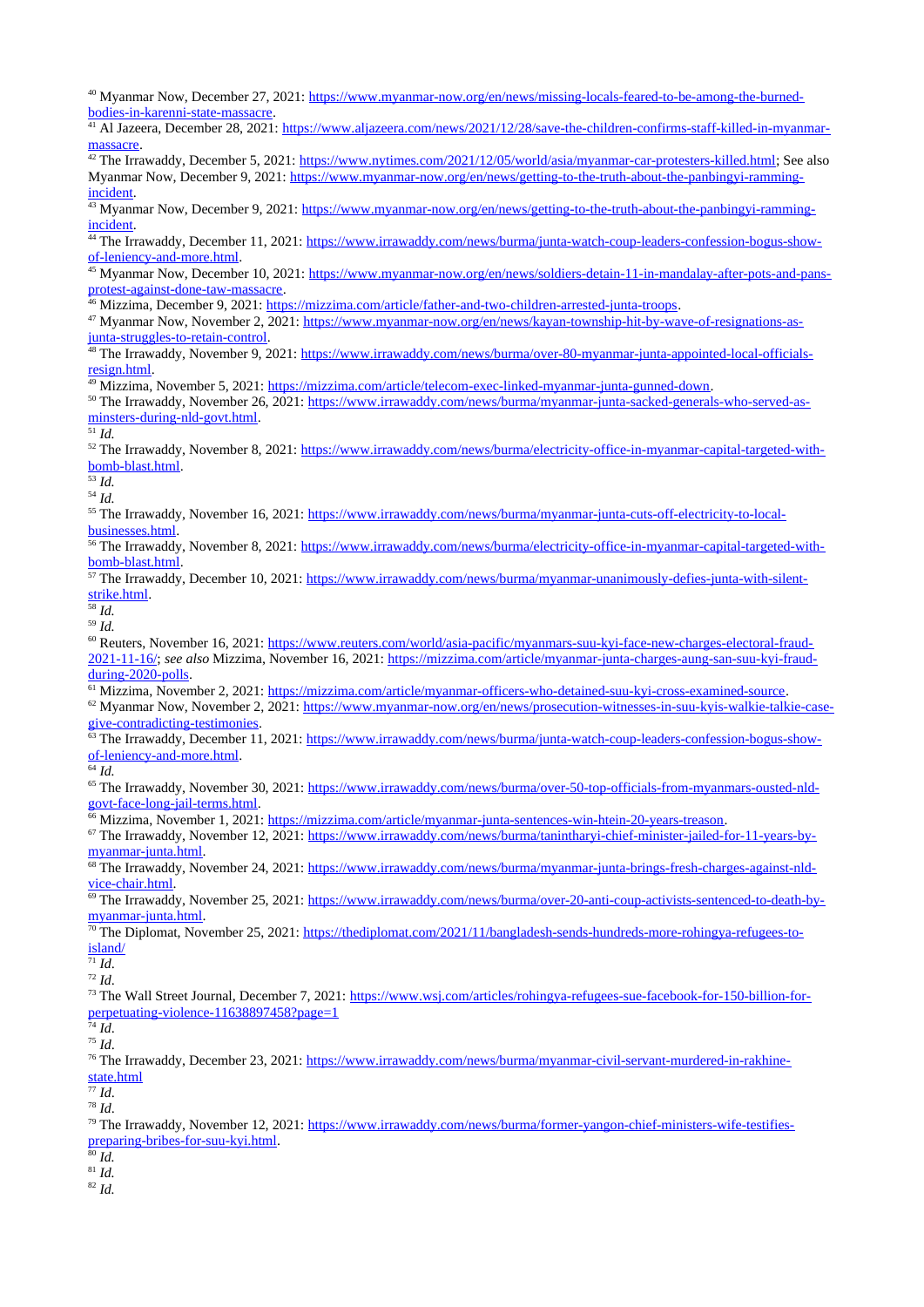83 The Irrawaddy, November 24, 2021: [https://www.irrawaddy.com/news/burma/myanmar-junta-charges-former-investment](https://www.irrawaddy.com/news/burma/myanmar-junta-charges-former-investment-minister-with-corruption.html)[minister-with-corruption.html.](https://www.irrawaddy.com/news/burma/myanmar-junta-charges-former-investment-minister-with-corruption.html)

<sup>84</sup> The Irrawaddy, Dec. 1, 2021: [https://www.irrawaddy.com/news/burma/myanmar-junta-charges-two-leading-medics-with](https://www.irrawaddy.com/news/burma/myanmar-junta-charges-two-leading-medics-with-corruption.html)[corruption.html.](https://www.irrawaddy.com/news/burma/myanmar-junta-charges-two-leading-medics-with-corruption.html)

 $85$  *Id.* 

<sup>86</sup> The Irrawaddy, November 19, 2021: [https://www.irrawaddy.com/in-person/profile/jailed-karen-chief-minister-has-long-history-of](https://www.irrawaddy.com/in-person/profile/jailed-karen-chief-minister-has-long-history-of-standing-up-to-myanmars-military.html)[standing-up-to-myanmars-military.html;](https://www.irrawaddy.com/in-person/profile/jailed-karen-chief-minister-has-long-history-of-standing-up-to-myanmars-military.html) The Irrawaddy, November 9, 2021: [https://www.irrawaddy.com/news/burma/myanmar](https://www.irrawaddy.com/news/burma/myanmar-junta-gives-deposed-chief-minister-75-years-in-prison.html)[junta-gives-deposed-chief-minister-75-years-in-prison.html.](https://www.irrawaddy.com/news/burma/myanmar-junta-gives-deposed-chief-minister-75-years-in-prison.html)

87 The Irrawaddy, November 9, 2021: [https://www.irrawaddy.com/news/burma/myanmar-junta-gives-deposed-chief-minister-75](https://www.irrawaddy.com/news/burma/myanmar-junta-gives-deposed-chief-minister-75-years-in-prison.html) [years-in-prison.html.](https://www.irrawaddy.com/news/burma/myanmar-junta-gives-deposed-chief-minister-75-years-in-prison.html)

<sup>88</sup> The Irrawaddy, December 30, 2021: [https://www.irrawaddy.com/news/burma/myanmar-junta-sentences-nld-leaders-and-activists](https://www.irrawaddy.com/news/burma/myanmar-junta-sentences-nld-leaders-and-activists-ahead-of-new-years-eve.html)[ahead-of-new-years-eve.html.](https://www.irrawaddy.com/news/burma/myanmar-junta-sentences-nld-leaders-and-activists-ahead-of-new-years-eve.html)

<sup>89</sup> The Guardian, November 29, 2021: [https://www.theguardian.com/world/2021/nov/29/argentina-court-myanmar-war-crimes](https://www.theguardian.com/world/2021/nov/29/argentina-court-myanmar-war-crimes-rohingya)[rohingya](https://www.theguardian.com/world/2021/nov/29/argentina-court-myanmar-war-crimes-rohingya)

 $\frac{6}{90}$  *Id.* 

<sup>91</sup> *Id*.

<sup>92</sup> *Id*.

93 Mizzima, December 18, 2021: [https://mizzima.com/article/argentine-case-crimes-against-rohingya-begins.](https://mizzima.com/article/argentine-case-crimes-against-rohingya-begins)

<sup>94</sup> Mizzima, November 27, 2021: [https://mizzima.com/article/us-allies-seek-arms-boycott-myanmar-end-violence.](https://mizzima.com/article/us-allies-seek-arms-boycott-myanmar-end-violence)

<sup>95</sup> Mizzima, November 23, 2021: [https://mizzima.com/article/asean-summit-goes-ahead-without-myanmar.](https://mizzima.com/article/asean-summit-goes-ahead-without-myanmar)

96 The Irrawaddy, December 1, 2021: [https://www.irrawaddy.com/news/burma/myanmar-on-agenda-as-us-top-diplomat-for-asia](https://www.irrawaddy.com/news/burma/myanmar-on-agenda-as-us-top-diplomat-for-asia-heads-to-asean-capitals.html)[heads-to-asean-capitals.html.](https://www.irrawaddy.com/news/burma/myanmar-on-agenda-as-us-top-diplomat-for-asia-heads-to-asean-capitals.html)

<sup>97</sup> *Id.*

98 The Irrawaddy, November 25, 2021: [https://www.irrawaddy.com/news/burma/in-another-snub-myanmar-junta-barred-from-asia](https://www.irrawaddy.com/news/burma/in-another-snub-myanmar-junta-barred-from-asia-europe-meeting.html)[europe-meeting.html.](https://www.irrawaddy.com/news/burma/in-another-snub-myanmar-junta-barred-from-asia-europe-meeting.html)

<sup>99</sup> The Irrawaddy, December 9, 2021: [https://www.irrawaddy.com/news/burma/uk-group-hands-icc-evidence-of-crimes-against](https://www.irrawaddy.com/news/burma/uk-group-hands-icc-evidence-of-crimes-against-humanity-by-myanmar-regime.html)[humanity-by-myanmar-regime.html.](https://www.irrawaddy.com/news/burma/uk-group-hands-icc-evidence-of-crimes-against-humanity-by-myanmar-regime.html)

 $\frac{1}{100}$  *Id.* 

<sup>101</sup> The Irrawaddy, December 2, 2021: [https://www.irrawaddy.com/news/burma/myanmars-civilian-un-ambassador-to-stay-for-now](https://www.irrawaddy.com/news/burma/myanmars-civilian-un-ambassador-to-stay-for-now-as-un-delays-decision.html)[as-un-delays-decision.html.](https://www.irrawaddy.com/news/burma/myanmars-civilian-un-ambassador-to-stay-for-now-as-un-delays-decision.html)

 $\frac{102}{102}$ *Id.* 

<sup>103</sup> Mizzima, December 19, 2021: [https://mizzima.com/article/ohchr-warns-rights-abuses-myanmar-increasing.](https://mizzima.com/article/ohchr-warns-rights-abuses-myanmar-increasing)

<sup>104</sup> Mizzima, December 16, 2021: [https://mizzima.com/article/us-threatens-new-measures-against-myanmar-junta.](https://mizzima.com/article/us-threatens-new-measures-against-myanmar-junta)

<sup>105</sup> Mizzima, December 27, 2021: [https://mizzima.com/article/un-horrified-reports-massacre-civilians-myanmar.](https://mizzima.com/article/un-horrified-reports-massacre-civilians-myanmar)

106 The Irrawaddy, December 29, 2021: [https://www.irrawaddy.com/news/burma/save-the-children-confirms-two-workers-killed-in](https://www.irrawaddy.com/news/burma/save-the-children-confirms-two-workers-killed-in-massacre-by-myanmar-junta.html)[massacre-by-myanmar-junta.html.](https://www.irrawaddy.com/news/burma/save-the-children-confirms-two-workers-killed-in-massacre-by-myanmar-junta.html)

107 Mizzima, December 30, 2021: [https://mizzima.com/article/us-presses-myanmar-arms-embargo-after-massacre.](https://mizzima.com/article/us-presses-myanmar-arms-embargo-after-massacre)

108 The Irrawaddy, December 30, 2021: [https://www.irrawaddy.com/news/burma/un-security-council-demands-answers-over](https://www.irrawaddy.com/news/burma/un-security-council-demands-answers-over-myanmars-christmas-eve-massacre.html)[myanmars-christmas-eve-massacre.html.](https://www.irrawaddy.com/news/burma/un-security-council-demands-answers-over-myanmars-christmas-eve-massacre.html)

<sup>109</sup> The Irrawaddy, December 21, 2021: [https://www.irrawaddy.com/news/burma/myanmar-junta-shutters-un-special-envoys](https://www.irrawaddy.com/news/burma/myanmar-junta-shutters-un-special-envoys-office.html)[office.html.](https://www.irrawaddy.com/news/burma/myanmar-junta-shutters-un-special-envoys-office.html)

<sup>110</sup> *Id.*

<sup>111</sup> Mizzima, December 29, 2021: [https://mizzima.com/article/new-un-myanmar-envoy-says-deeply-concerned-escalating-violence.](https://mizzima.com/article/new-un-myanmar-envoy-says-deeply-concerned-escalating-violence)

<sup>112</sup> The Irrawaddy, December 15, 2021: [https://www.irrawaddy.com/news/burma/international-envoys-label-myanmar-junta-terrorist](https://www.irrawaddy.com/news/burma/international-envoys-label-myanmar-junta-terrorist-organization.html)[organization.html.](https://www.irrawaddy.com/news/burma/international-envoys-label-myanmar-junta-terrorist-organization.html)

<sup>113</sup> *Id.*

<sup>114</sup> The Irrawaddy, December 10, 2021: [https://www.irrawaddy.com/opinion/silent-strike-a-quiet-display-of-power-from-myanmars](https://www.irrawaddy.com/opinion/silent-strike-a-quiet-display-of-power-from-myanmars-people.html)[people.html.](https://www.irrawaddy.com/opinion/silent-strike-a-quiet-display-of-power-from-myanmars-people.html)

<sup>115</sup> *Id*.

<sup>116</sup> The Irrawaddy, December 30, 2021: [https://www.irrawaddy.com/news/burma/myanmar-junta-sentences-nld-leaders-and-activists](https://www.irrawaddy.com/news/burma/myanmar-junta-sentences-nld-leaders-and-activists-ahead-of-new-years-eve.html)[ahead-of-new-years-eve.html](https://www.irrawaddy.com/news/burma/myanmar-junta-sentences-nld-leaders-and-activists-ahead-of-new-years-eve.html)

 $117$  *Id.*<br> $118$  *Id.* 

<sup>118</sup> *Id*.

<sup>119</sup> The Irrawaddy, January 3, 2022: [https://www.irrawaddy.com/news/burma/myanmar-people-greet-new-year-with-shouts-of-our](https://www.irrawaddy.com/news/burma/myanmar-people-greet-new-year-with-shouts-of-our-revolution-must-prevail.html)[revolution-must-prevail.html](https://www.irrawaddy.com/news/burma/myanmar-people-greet-new-year-with-shouts-of-our-revolution-must-prevail.html)

<sup>120</sup> Reuters, November 10, 2021: [https://www.reuters.com/world/asia-pacific/us-journalist-held-myanmar-charged-with-terrorism](https://www.reuters.com/world/asia-pacific/us-journalist-held-myanmar-charged-with-terrorism-sedition-lawyer-2021-11-10/)[sedition-lawyer-2021-11-10/;](https://www.reuters.com/world/asia-pacific/us-journalist-held-myanmar-charged-with-terrorism-sedition-lawyer-2021-11-10/) The Irrawaddy, November 12, 2021: [https://www.irrawaddy.com/news/burma/myanmar-junta](https://www.irrawaddy.com/news/burma/myanmar-junta-sentences-detained-us-journalist-to-11-years-in-prison.html)[sentences-detained-us-journalist-to-11-years-in-prison.html.](https://www.irrawaddy.com/news/burma/myanmar-junta-sentences-detained-us-journalist-to-11-years-in-prison.html)

<sup>121</sup> The Irrawaddy, November 12, 2021: [https://www.irrawaddy.com/news/burma/myanmar-junta-sentences-detained-us-journalist-to-](https://www.irrawaddy.com/news/burma/myanmar-junta-sentences-detained-us-journalist-to-11-years-in-prison.html)[11-years-in-prison.html.](https://www.irrawaddy.com/news/burma/myanmar-junta-sentences-detained-us-journalist-to-11-years-in-prison.html)

122 Mizzima, November 13, 2021: [https://mizzima.com/article/us-government-ngos-condemn-unjust-sentence-us-journalist-danny](https://mizzima.com/article/us-government-ngos-condemn-unjust-sentence-us-journalist-danny-fenster-myanmar)[fenster-myanmar.](https://mizzima.com/article/us-government-ngos-condemn-unjust-sentence-us-journalist-danny-fenster-myanmar)

<sup>123</sup> The Mizzima, November 14, 2021: [https://mizzima.com/article/myanmar-must-release-all-detained-journalists-immediately-un.](https://mizzima.com/article/myanmar-must-release-all-detained-journalists-immediately-un)

<sup>124</sup> Reuters, November 15, 2021: [https://www.reuters.com/world/americas/rescuing-american-myanmar-former-new-mexico](https://www.reuters.com/world/americas/rescuing-american-myanmar-former-new-mexico-governor-scores-again-despot-2021-11-15/)[governor-scores-again-despot-2021-11-15/.](https://www.reuters.com/world/americas/rescuing-american-myanmar-former-new-mexico-governor-scores-again-despot-2021-11-15/)

<sup>125</sup> The Irrawaddy, November 15, 2021: [https://www.irrawaddy.com/news/burma/myanmar-junta-releases-us-journalist-after-ex](https://www.irrawaddy.com/news/burma/myanmar-junta-releases-us-journalist-after-ex-diplomats-intervention.html)[diplomats-intervention.html.](https://www.irrawaddy.com/news/burma/myanmar-junta-releases-us-journalist-after-ex-diplomats-intervention.html)

<sup>126</sup> The Detroit News, November 28, 2021: [https://www.detroitnews.com/story/news/local/detroit-city/2021/11/28/danny-fenster](https://www.detroitnews.com/story/news/local/detroit-city/2021/11/28/danny-fenster-helps-light-menorah-d-marking-start-hanukkah/8730665002/)[helps-light-menorah-d-marking-start-hanukkah/8730665002/.](https://www.detroitnews.com/story/news/local/detroit-city/2021/11/28/danny-fenster-helps-light-menorah-d-marking-start-hanukkah/8730665002/)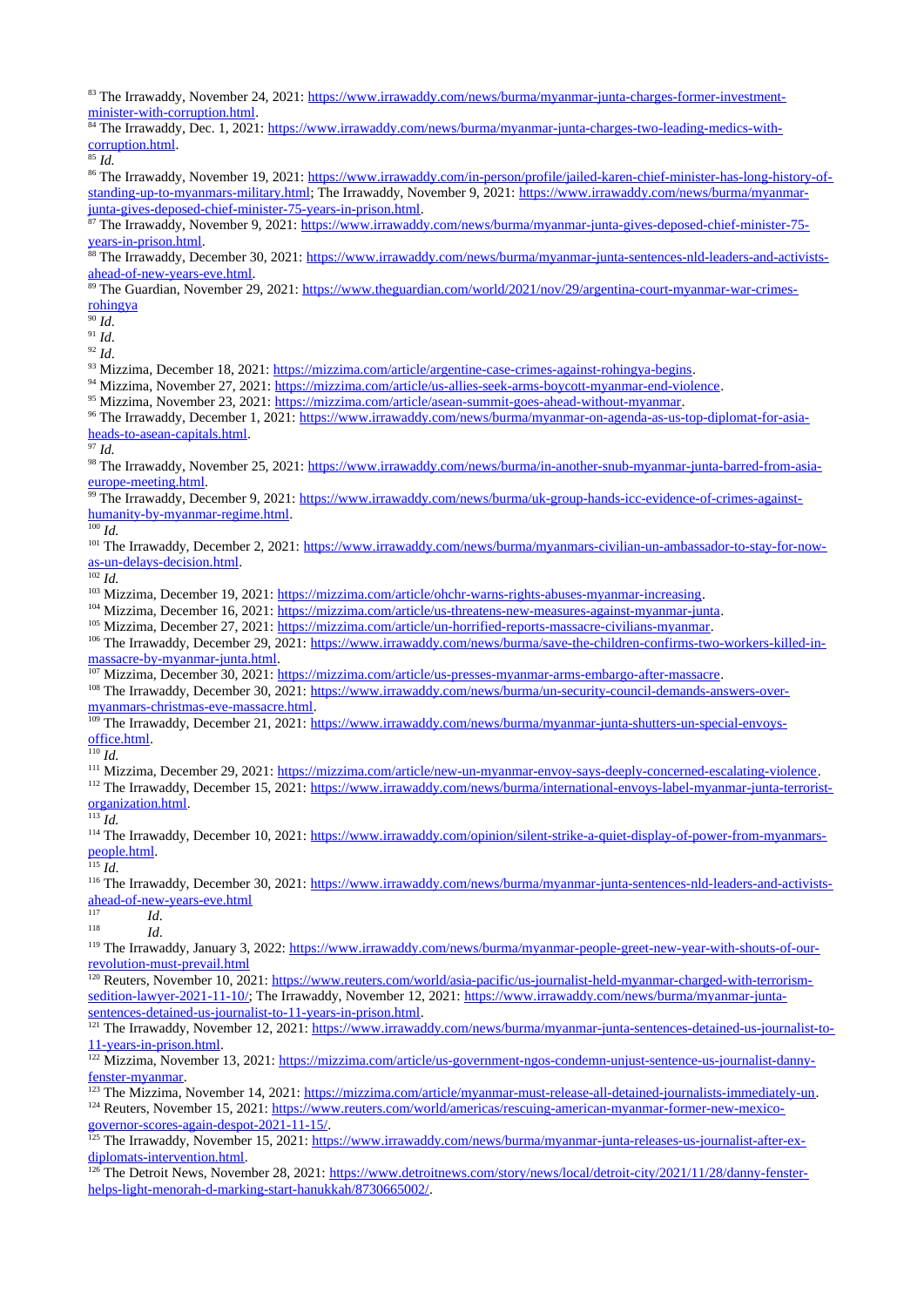127 The Irrawaddy, December 10, 2021: [https://www.irrawaddy.com/news/burma/myanmar-junta-among-the-worlds-worst-offenders](https://www.irrawaddy.com/news/burma/myanmar-junta-among-the-worlds-worst-offenders-for-jailing-journalists.html)[for-jailing-journalists.html.](https://www.irrawaddy.com/news/burma/myanmar-junta-among-the-worlds-worst-offenders-for-jailing-journalists.html)

<sup>128</sup> The Irrawaddy, December 6, 2021: [https://www.irrawaddy.com/news/burma/female-journalist-seriously-injured-after-myanmar](https://www.irrawaddy.com/news/burma/female-journalist-seriously-injured-after-myanmar-regime-forces-drive-truck-into-protest.html)[regime-forces-drive-truck-into-protest.html.](https://www.irrawaddy.com/news/burma/female-journalist-seriously-injured-after-myanmar-regime-forces-drive-truck-into-protest.html)  $\frac{129}{129}$ *Id.* 

 $130 \text{ Id}$ 

<sup>131</sup> The Irrawaddy, December 14, 2021: [https://www.irrawaddy.com/news/burma/photographer-feared-dead-after-arrest-by-myanmar](https://www.irrawaddy.com/news/burma/photographer-feared-dead-after-arrest-by-myanmar-troops-for-documenting-nationwide-strike.html)[troops-for-documenting-nationwide-strike.html.](https://www.irrawaddy.com/news/burma/photographer-feared-dead-after-arrest-by-myanmar-troops-for-documenting-nationwide-strike.html)

 $\frac{1}{132} \overline{Id}$ .

<sup>133</sup> The Irrawaddy, December 13, 2021: [https://www.irrawaddy.com/news/burma/myanmar-junta-jails-three-ethnic-shan](https://www.irrawaddy.com/news/burma/myanmar-junta-jails-three-ethnic-shan-journalists.html)[journalists.html.](https://www.irrawaddy.com/news/burma/myanmar-junta-jails-three-ethnic-shan-journalists.html)

 $\frac{134}{134}$  *Id.* 

<sup>135</sup> The Irrawaddy, November 3, 2021: [https://www.irrawaddy.com/news/burma/sun-not-shining-on-myanmar-juntas-solar-power](https://www.irrawaddy.com/news/burma/sun-not-shining-on-myanmar-juntas-solar-power-projects.html)[projects.html.](https://www.irrawaddy.com/news/burma/sun-not-shining-on-myanmar-juntas-solar-power-projects.html)

<sup>136</sup> The Star, November 4, 2021: [https://www.thestar.com.my/aseanplus/aseanplus-news/2021/11/04/myanmar-approves-13-new](https://www.thestar.com.my/aseanplus/aseanplus-news/2021/11/04/myanmar-approves-13-new-investment-projects-creating-more-job-opportunities-in-local-markets)[investment-projects-creating-more-job-opportunities-in-local-markets.](https://www.thestar.com.my/aseanplus/aseanplus-news/2021/11/04/myanmar-approves-13-new-investment-projects-creating-more-job-opportunities-in-local-markets)

<sup>137</sup> Reuters, November 10, 2021: [https://www.reuters.com/world/asia-pacific/telenor-sale-myanmar-unit-stalls-junta-seeks-local](https://www.reuters.com/world/asia-pacific/telenor-sale-myanmar-unit-stalls-junta-seeks-local-buyer-participation-sources-2021-11-09/)[buyer-participation-sources-2021-11-09/.](https://www.reuters.com/world/asia-pacific/telenor-sale-myanmar-unit-stalls-junta-seeks-local-buyer-participation-sources-2021-11-09/)

<sup>138</sup> The Irrawaddy, November 24, 2021: [https://www.irrawaddy.com/news/burma/myanmar-militarys-joint-venture-brewery-to-be](https://www.irrawaddy.com/news/burma/myanmar-militarys-joint-venture-brewery-to-be-dissolved-after-product-boycott.html)[dissolved-after-product-boycott.html.](https://www.irrawaddy.com/news/burma/myanmar-militarys-joint-venture-brewery-to-be-dissolved-after-product-boycott.html)

<sup>139</sup> Financial Times, December 6, 2021: [https://www.ft.com/content/4b8b524b-9dd6-4b18-8aa6-7f8010ad2bf2;](https://www.ft.com/content/4b8b524b-9dd6-4b18-8aa6-7f8010ad2bf2) Nikkei Asia,

December 10, 2021: [https://asia.nikkei.com/Editor-s-Picks/Interview/Myanmar-to-end-Kirin-row-based-on-law-investment-minister;](https://asia.nikkei.com/Editor-s-Picks/Interview/Myanmar-to-end-Kirin-row-based-on-law-investment-minister) The Japan Times, December 22, 2021: [https://www.japantimes.co.jp/news/2021/12/22/business/corporate-business/kirin-myanmar](https://www.japantimes.co.jp/news/2021/12/22/business/corporate-business/kirin-myanmar-beer-dispute/)[beer-dispute/.](https://www.japantimes.co.jp/news/2021/12/22/business/corporate-business/kirin-myanmar-beer-dispute/)

<sup>140</sup> Al Jazeera, December 14, 2021: [https://www.aljazeera.com/economy/2021/12/14/myanmar-shadow-government-approves-crypto](https://www.aljazeera.com/economy/2021/12/14/myanmar-shadow-government-approves-crypto-as-official-currency)[as-official-currency.](https://www.aljazeera.com/economy/2021/12/14/myanmar-shadow-government-approves-crypto-as-official-currency)

<sup>141</sup> Financial Times, December 17, 2021: [https://www.ft.com/content/ff30dd07-663d-4f1d-81a8-542d864293be.](https://www.ft.com/content/ff30dd07-663d-4f1d-81a8-542d864293be)

<sup>142</sup> Reuter, December 22, 2021: [https://www.reuters.com/markets/currencies/myanmar-says-accept-renminbi-settlements-stresses](https://www.reuters.com/markets/currencies/myanmar-says-accept-renminbi-settlements-stresses-china-ties-2021-12-22/)[china-ties-2021-12-22/.](https://www.reuters.com/markets/currencies/myanmar-says-accept-renminbi-settlements-stresses-china-ties-2021-12-22/)

<sup>143</sup> Mizzima, December 25, 2021: [https://mizzima.com/article/coast-capital-calls-total-withdraw-myanmar-oil-and-gas-partnership.](https://mizzima.com/article/coast-capital-calls-total-withdraw-myanmar-oil-and-gas-partnership)

<sup>144</sup> Global Times, December 23, 2021:<https://www.globaltimes.cn/page/202112/1243277.shtml>

<sup>145</sup> *Id*.

<sup>146</sup> *Id*.

<sup>147</sup> *Id*.

148 The Irrawaddy, December 23, 2021: [https://www.irrawaddy.com/news/burma/myanmar-junta-pushing-china-to-restart-stalled](https://www.irrawaddy.com/news/burma/myanmar-junta-pushing-china-to-restart-stalled-infrastructure-projects.html)[infrastructure-projects.html](https://www.irrawaddy.com/news/burma/myanmar-junta-pushing-china-to-restart-stalled-infrastructure-projects.html)

#### <sup>149</sup> The Irrawaddy, November 5, 2021: [https://www.irrawaddy.com/news/burma/farmers-fear-myanmar-junta-will-confiscate-their](https://www.irrawaddy.com/news/burma/farmers-fear-myanmar-junta-will-confiscate-their-land.html)[land.html](https://www.irrawaddy.com/news/burma/farmers-fear-myanmar-junta-will-confiscate-their-land.html)

 $\frac{150}{16}$ 

<sup>151</sup> *Id*.

<sup>152</sup> *Id*.

<sup>153</sup> *Id*.

<sup>154</sup> The Irrawaddy, November 9, 2021: [https://www.irrawaddy.com/news/burma/china-backed-myanmar-infrastructure-project](https://www.irrawaddy.com/news/burma/china-backed-myanmar-infrastructure-project-leaves-farmers-landless.html)[leaves-farmers-landless.html](https://www.irrawaddy.com/news/burma/china-backed-myanmar-infrastructure-project-leaves-farmers-landless.html)

<sup>155</sup> *Id*.

<sup>156</sup> The Irrawaddy, November 3, 2021: [https://www.irrawaddy.com/news/burma/thousands-flee-homes-as-myanmar-junta-steps-up](https://www.irrawaddy.com/news/burma/thousands-flee-homes-as-myanmar-junta-steps-up-attacks.html)[attacks.html.](https://www.irrawaddy.com/news/burma/thousands-flee-homes-as-myanmar-junta-steps-up-attacks.html)

 $\overline{\phantom{a}157}$  *Id.* 

<sup>158</sup> *Id*.

<sup>159</sup> *Id*.

<sup>160</sup> *Id*.

<sup>161</sup> *Id*. <sup>162</sup> *Id*.

<sup>163</sup> Radio Free Asia, November 10, 2021: [https://www.rfa.org/english/news/myanmar/operations-11102021193029.html.](https://www.rfa.org/english/news/myanmar/operations-11102021193029.html)

<sup>164</sup> *Id*.

<sup>165</sup> The Irrawaddy, November 25, 2021: [https://www.irrawaddy.com/news/burma/heavy-fighting-reported-between-myanmar-junta](https://www.irrawaddy.com/news/burma/heavy-fighting-reported-between-myanmar-junta-and-northern-shan-armed-group.html)[and-northern-shan-armed-group.html.](https://www.irrawaddy.com/news/burma/heavy-fighting-reported-between-myanmar-junta-and-northern-shan-armed-group.html)

<sup>166</sup> *Id*.

<sup>167</sup> *Id*.

<sup>168</sup> *Id*.

<sup>169</sup> Myanmar Now, November 25, 2021: [https://www.myanmar-now.org/en/news/karenni-resistance-forces-report-four-clashes-with](https://www.myanmar-now.org/en/news/karenni-resistance-forces-report-four-clashes-with-military-in-one-day)[military-in-one-day.](https://www.myanmar-now.org/en/news/karenni-resistance-forces-report-four-clashes-with-military-in-one-day)

<sup>170</sup> BNI Online, December 8, 2021: [https://www.bnionline.net/en/news/mndaa-attack-army-northern-shan-state-village.](https://www.bnionline.net/en/news/mndaa-attack-army-northern-shan-state-village)

<sup>171</sup> *Id*. <sup>172</sup> *Id*.

<sup>173</sup> Al Jazeera, December 24, 2021: [https://www.aljazeera.com/news/2021/12/24/myanmar-army-air-raids-send-hundreds-fleeing](https://www.aljazeera.com/news/2021/12/24/myanmar-army-air-raids-send-hundreds-fleeing-into-thailand)[into-thailand.](https://www.aljazeera.com/news/2021/12/24/myanmar-army-air-raids-send-hundreds-fleeing-into-thailand)

<sup>174</sup> *Id*.

<sup>175</sup> *Id*.

<sup>176</sup> *Id*.